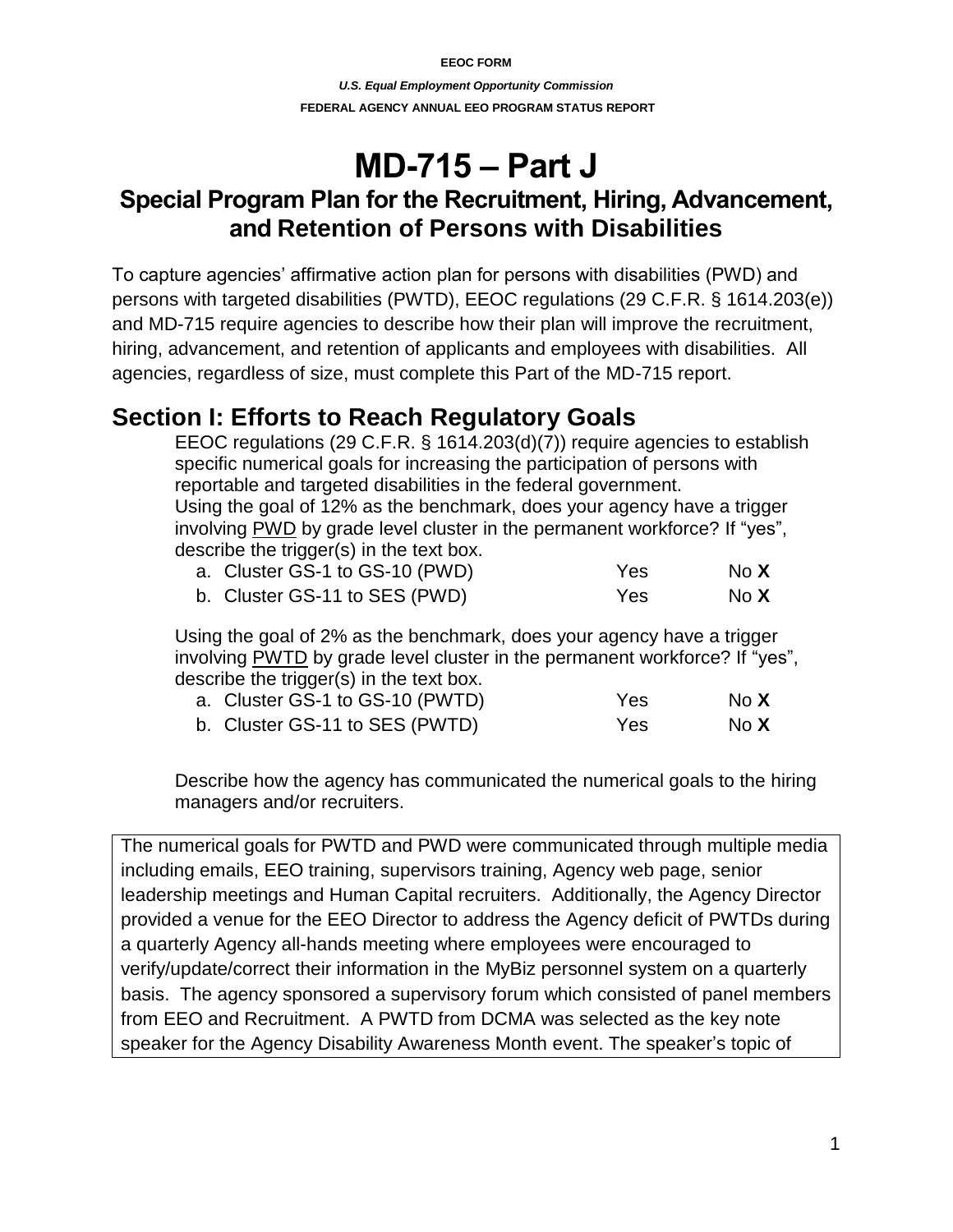## *U.S. Equal Employment Opportunity Commission*  **FEDERAL AGENCY ANNUAL EEO PROGRAM STATUS REPORT**

discussion focused on how to communicate effectively with deaf and hard of hearing employees.

## **Section II: Model Disability Program**

Pursuant to 29 C.F.R. §1614.203(d)(1), agencies must ensure sufficient staff, training and resources to recruit and hire persons with disabilities and persons with targeted disabilities, administer the reasonable accommodation program and special emphasis program, and oversee any other disability hiring and advancement program the agency has in place.

## **A. PLAN TO PROVIDE SUFFICIENT & COMPETENT STAFFING FOR THE DISABILITY PROGRAM**

1. Has the agency designated sufficient qualified personnel to implement its disability program during the reporting period? If "no", describe the agency's plan to improve the staffing for the upcoming year.

Yes No **X**

The Agency has not designated sufficient qualified personnel to implement its disability program. The program is currently managed on a part-time basis by the Alternative Dispute Resolution (ADR) Manager. Pursuant to 29 CFR §1614.203, the Agency did allocate a new full-time permanent Disability Program Manager (DPM) position to effectively administer the Disability Program; however, the position was not funded in FY 2018. The EEO Director continues to request full funding of a permanent full-time DPM. In the interim, the EEO Director has and will continue to have the ADR Manager manage the duties and responsibilities of the DPM on a part-time basis.

2. Identify all staff responsible for implementing the agency's disability employment program by the office, staff employment status, and responsible official.

|                                | # of FTE Staff by<br><b>Employment Status</b> |      |            | <b>Responsible Official</b>    |  |
|--------------------------------|-----------------------------------------------|------|------------|--------------------------------|--|
| <b>Disability Program Task</b> | Full<br>Part                                  |      | Collateral | (Name, Title, Office, Email)   |  |
|                                | Time                                          | Time | Duty       |                                |  |
| Processing applications        |                                               |      |            | Mr. Russell Murphy; HR         |  |
| from PWD and PWTD              | X                                             |      |            | Specialist (Recruiting); Human |  |
|                                |                                               |      |            | Capital;                       |  |
|                                |                                               |      |            | russell.w.murphy6.civ@mail.mil |  |
|                                |                                               |      |            |                                |  |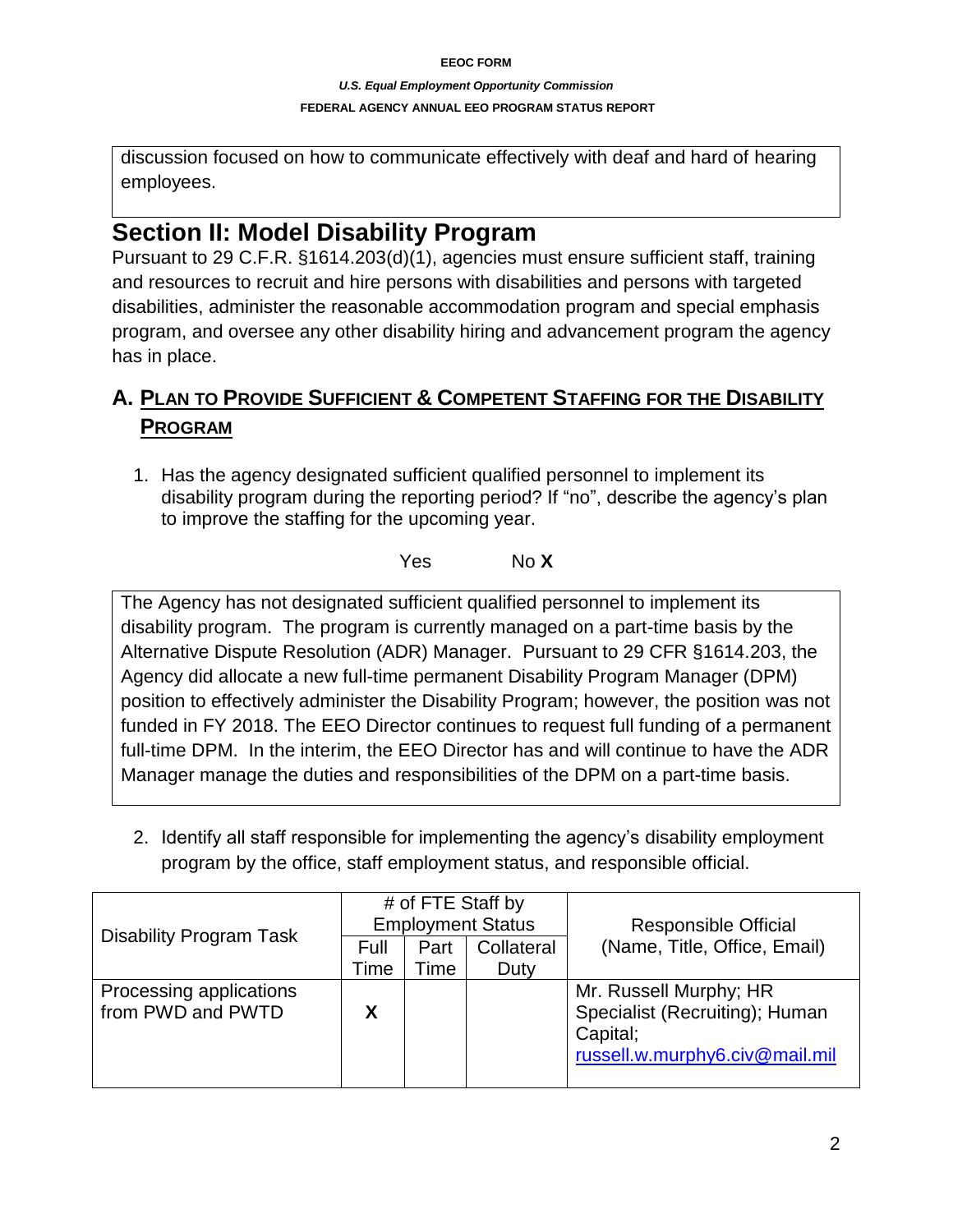## *U.S. Equal Employment Opportunity Commission*

## **FEDERAL AGENCY ANNUAL EEO PROGRAM STATUS REPORT**

| Answering questions from<br>the public about hiring<br>authorities that take<br>disability into account | X | Mr. Russell Murphy; HR<br>Specialist (Recruiting); Human<br>Capital;<br>russell.w.murphy6.civ@mail.mil    |
|---------------------------------------------------------------------------------------------------------|---|-----------------------------------------------------------------------------------------------------------|
| Processing reasonable<br>accommodation requests<br>from applicants and<br>employees                     | X | Ms. Debra Simmon; Disability<br>Program Manager; EEO Office;<br>debra.l.simmon.civ@mail.mil               |
| Section 508 Compliance                                                                                  | X | Mr. Antonio Boston; Program<br>Manager; Information<br>Technology;<br>antonio.boston.civ@mail.mil         |
| <b>Architectural Barriers Act</b><br>Compliance                                                         | X | Mr. Edward Spence; DCMA<br><b>Director; Facilities Service</b><br>Center;<br>edward.l.spence.civ@mail.mil |
| Special Emphasis Program<br>for PWD and PWTD                                                            | X | Mr. Kevin Morgan; Special<br>Emphasis Program Manager;<br>EEO Office;<br>kevin.c.morgan1.civ@mail.mil     |

Has the agency provided disability program staff with sufficient training to carry out their responsibilities during the reporting period? If "yes", describe the training that disability program staff have received.If "no", describe the training planned for the upcoming year.

## Yes **X** No

The Alternative Dispute Resolution (ADR) Manager (who also served as a part-time DPM) attended the Federal Dispute Resolution conference. The conference provided training on Disability Inclusion and Reasonable Accommodations and Complex Issues related to Reasonable Accommodations. The ADR (again, acting in the capacity of a DPM) also attended training hosted by affinity groups that provided training pertaining to employment of IWDs.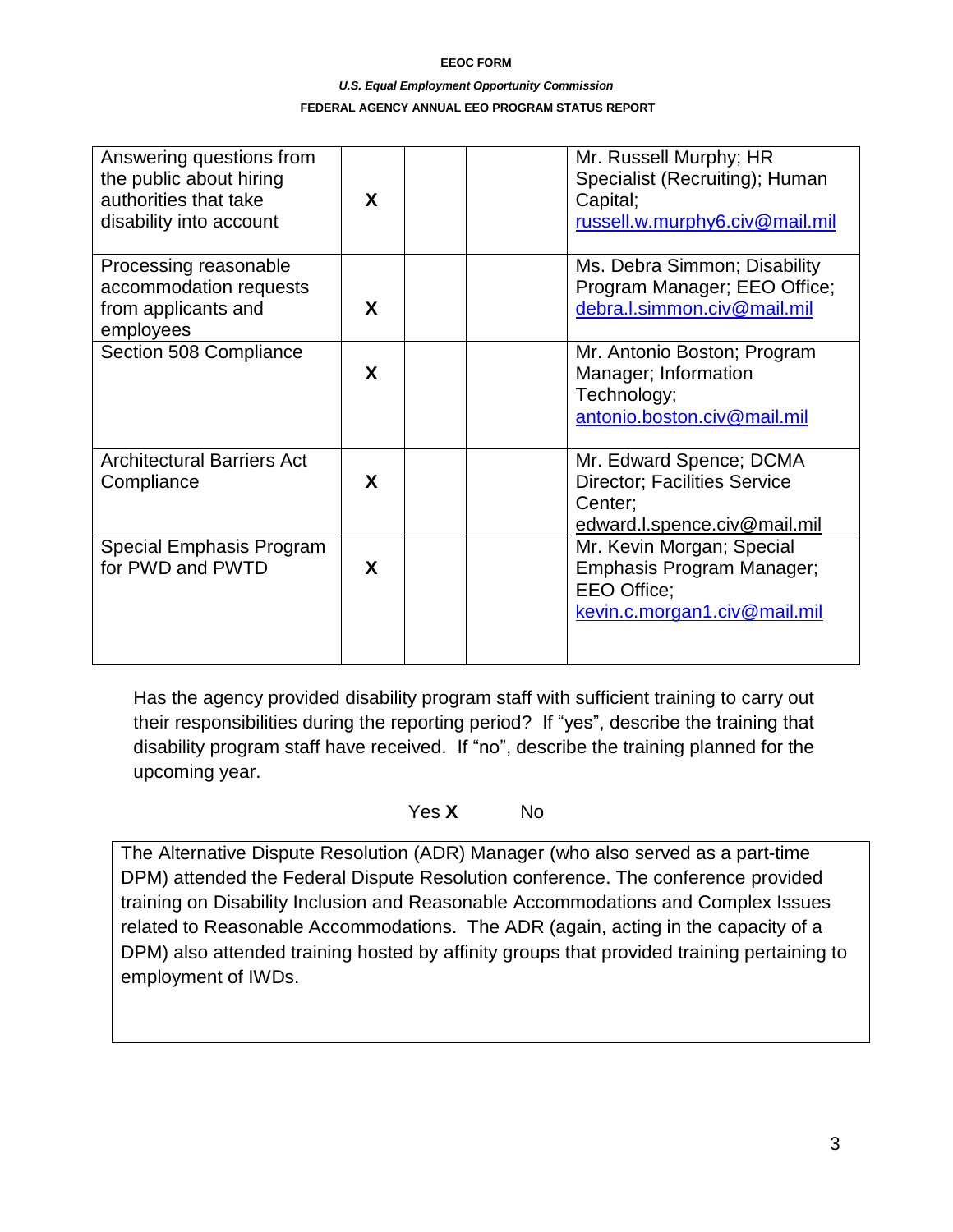## **B. PLAN TO ENSURE SUFFICIENT FUNDING FOR THE DISABILITY PROGRAM**

Has the agency provided sufficient funding and other resources to successfully implement the disability program during the reporting period? If "no", describe the agency's plan to ensure all aspects of the disability program have sufficient funding and other resources.

Yes No **X**

Although a 508 Program Manager exists, no funding was provided for services and equipment in FY-18. The 508 Program Manager is leading efforts in concert with the EEO Director, General Counsel representative and the CIO to secure funding in FY-19.

## **Section III: Plan to Recruit and Hire Individuals with Disabilities**

Pursuant to 29 C.F.R. § 1614.203(d)(1)(i) and (ii), agencies must establish a plan to increase the recruitment and hiring of individuals with disabilities. The questions below are designed to identify outcomes of the agency's recruitment program plan for PWD and PWTD.

## **A. PLAN TO IDENTIFY JOB APPLICANTS WITH DISABILITIES**

1. Describe the programs and resources the agency uses to identify job applicants with disabilities, including individuals with targeted disabilities.

The Human Capital (HC) Directorate uses the following programs and resources: Army Servicing Team (AST), LinkedIn, Twitter, and Facebook; career fairs, affinity groups, Keystone Internship Program, university visits, USAJOBS and the Workforce Recruitment Program (WRP).

2. Pursuant to 29 C.F.R. § 1614.203(a)(3), describe the agency's use of hiring authorities that take disability into account (e.g., Schedule A) to recruit PWD and PWTD for positions in the permanent workforce.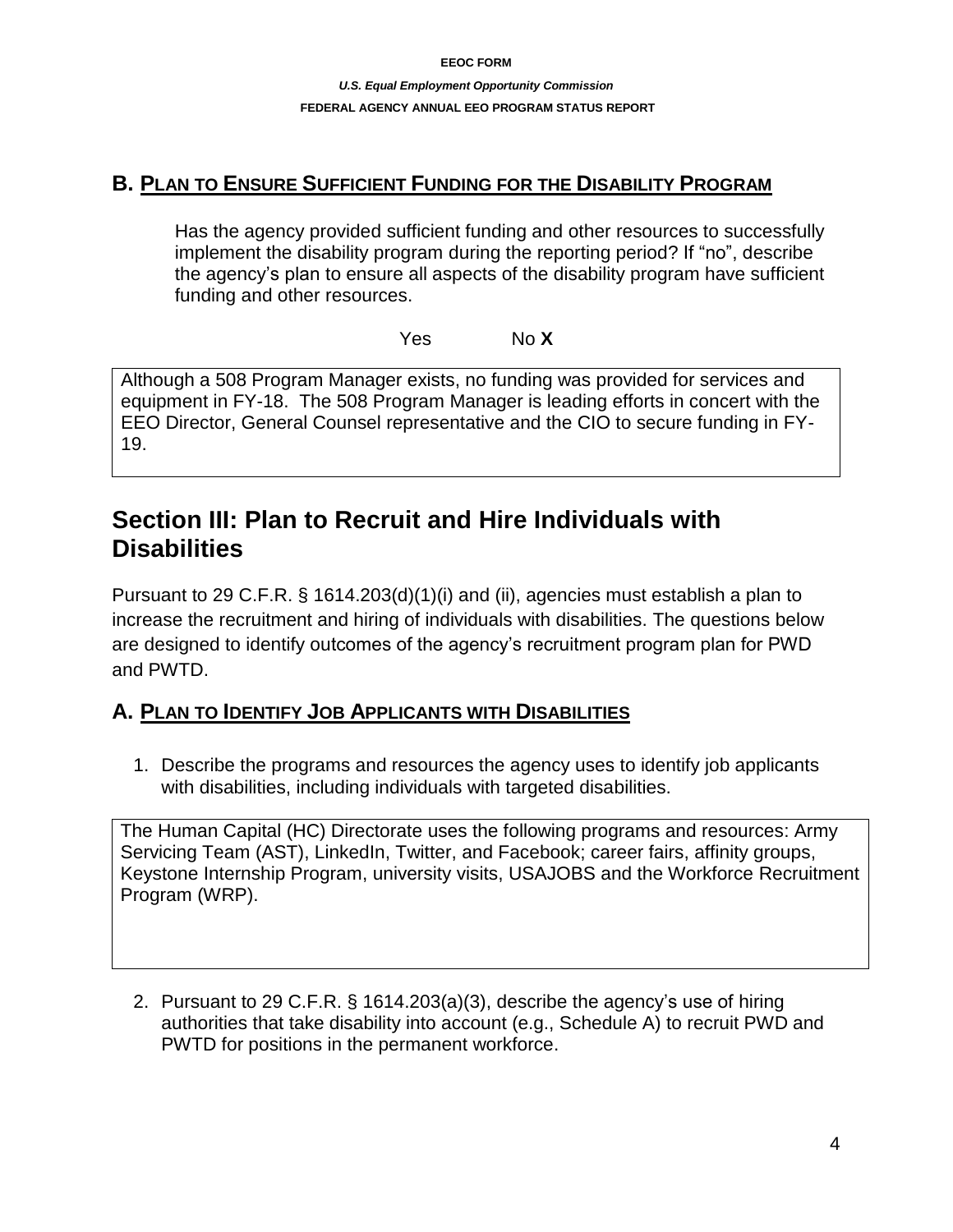## *U.S. Equal Employment Opportunity Commission*  **FEDERAL AGENCY ANNUAL EEO PROGRAM STATUS REPORT**

The Agency used Schedule A direct hiring, Veterans Recruitment Authority and 30 percent or more Disabled Veterans Authority. In addition, the Agency utilizes the Workforce Recruitment Program and Keystone Internship Program to recruit or hire PWD or PWTD for positions in the permanent workforce. The HC recruiters attended 15 targeted recruitment events throughout the year

3. When individuals apply for a position under a hiring authority that takes disability into account (e.g., Schedule A), explain how the agency (1) determines if the individual is eligible for appointment under such authority and (2) forwards the individual's application to the relevant hiring officials with an explanation of how and when the individual may be appointed.

To ensure eligibility, the employee or applicant must provide a signed Schedule A letter or other required documentation that indicates 30 percent or more disabled. The hiring official has the ability to contact the HCl recruiter to query the registry for candidates in a specific job series. The Army Servicing Team forwards the applicant's resume to the hiring official prior to the competitive process with an explanation of the type of appointment the individual is qualified for hire.

4. Has the agency provided training to all hiring managers on the use of hiring authorities that take disability into account (e.g., Schedule A)? If "yes", describe the type(s) of training and frequency. If "no", describe the agency's plan to provide this training.

Yes **X** No N/A

The Agency provided training to all hiring managers on the use of hiring authorities that take disability into account. The training educated managers on the different types of authority that are available to hire individuals with disabilities and individuals with a targeted disabilities. The training also focused on recruitment for hiring individuals with disabilities and individuals with targeted disabilities. Managers were afforded the opportunity to use the Supervisor Resource Recruitment home page that further clarified the hiring process. The Field Support Center developed a video to explain the Schedule-A hiring authority process entitled "How to do Information" for hiring managers.

## **B. PLAN TO ESTABLISH CONTACTS WITH DISABILITY EMPLOYMENT ORGANIZATIONS**

Describe the agency's efforts to establish and maintain contacts with organizations that assist PWD, including PWTD, in securing and maintaining employment.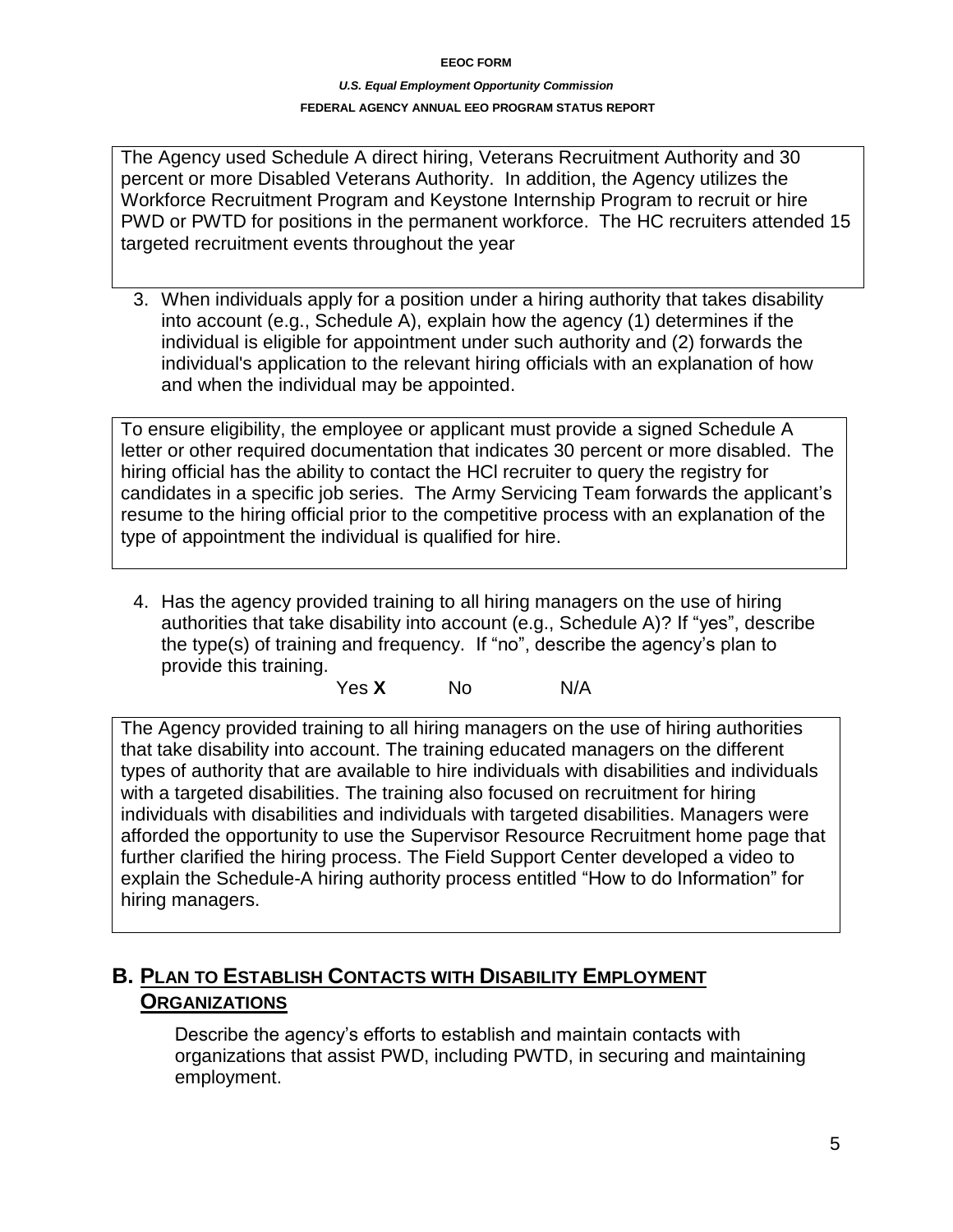## *U.S. Equal Employment Opportunity Commission*  **FEDERAL AGENCY ANNUAL EEO PROGRAM STATUS REPORT**

In FY 2018, DCMA established external partnerships with the U.S. Department of Labor, Office of Disability Employment Policy (ODEP) and the U.S. Department of Defense (DoD), Office of Diversity Management & Equal Opportunity (ODMEO). The stand-in DCMA Disability Program Manager collaborated with the DoD Disability Program Managers Working Group members to discuss significant advantages and disadvantages regarding employment to increase PWD and PWTD.

## **C. PROGRESSION TOWARDS GOALS (RECRUITMENT AND HIRING)**

1. Using the goals of 12% for PWD and 2% for PWTD as the benchmarks, do triggers exist for PWD and/or PWTD among the new hires in the permanent workforce? If "yes", please describe the triggers below.

| a. New Hires for Permanent Workforce (PWD)  | Yes. | No X |
|---------------------------------------------|------|------|
| b. New Hires for Permanent Workforce (PWTD) | Yes. | No X |

2. Using the qualified applicant pool as the benchmark, do triggers exist for PWD and/or PWTD among the new hires for any of the mission-critical occupations (MCO)? If "yes", please describe the triggers below.

| a. New Hires for MCO (PWD)  | <b>Yes</b> | No X |
|-----------------------------|------------|------|
| b. New Hires for MCO (PWTD) | Yes        | No X |

3. Using the relevant applicant pool as the benchmark, do triggers exist for PWD and/or PWTD among the qualified *internal* applicants for any of the missioncritical occupations (MCO)? If "yes", please describe the triggers below.

| a. Qualified Applicants for MCO (PWD)  | Yes | No <b>X</b> |
|----------------------------------------|-----|-------------|
| b. Qualified Applicants for MCO (PWTD) | Yes | No <b>X</b> |

4. Using the qualified applicant pool as the benchmark, do triggers exist for PWD and/or PWTD among employees promoted to any of the mission-critical occupations (MCO)? If "yes", please describe the triggers below.

| a. Promotions for MCO (PWD)  | Yes | No <b>X</b> |
|------------------------------|-----|-------------|
| b. Promotions for MCO (PWTD) | Yes | No <b>X</b> |

## **Section IV: Plan to Ensure Advancement Opportunities for Employees with Disabilities**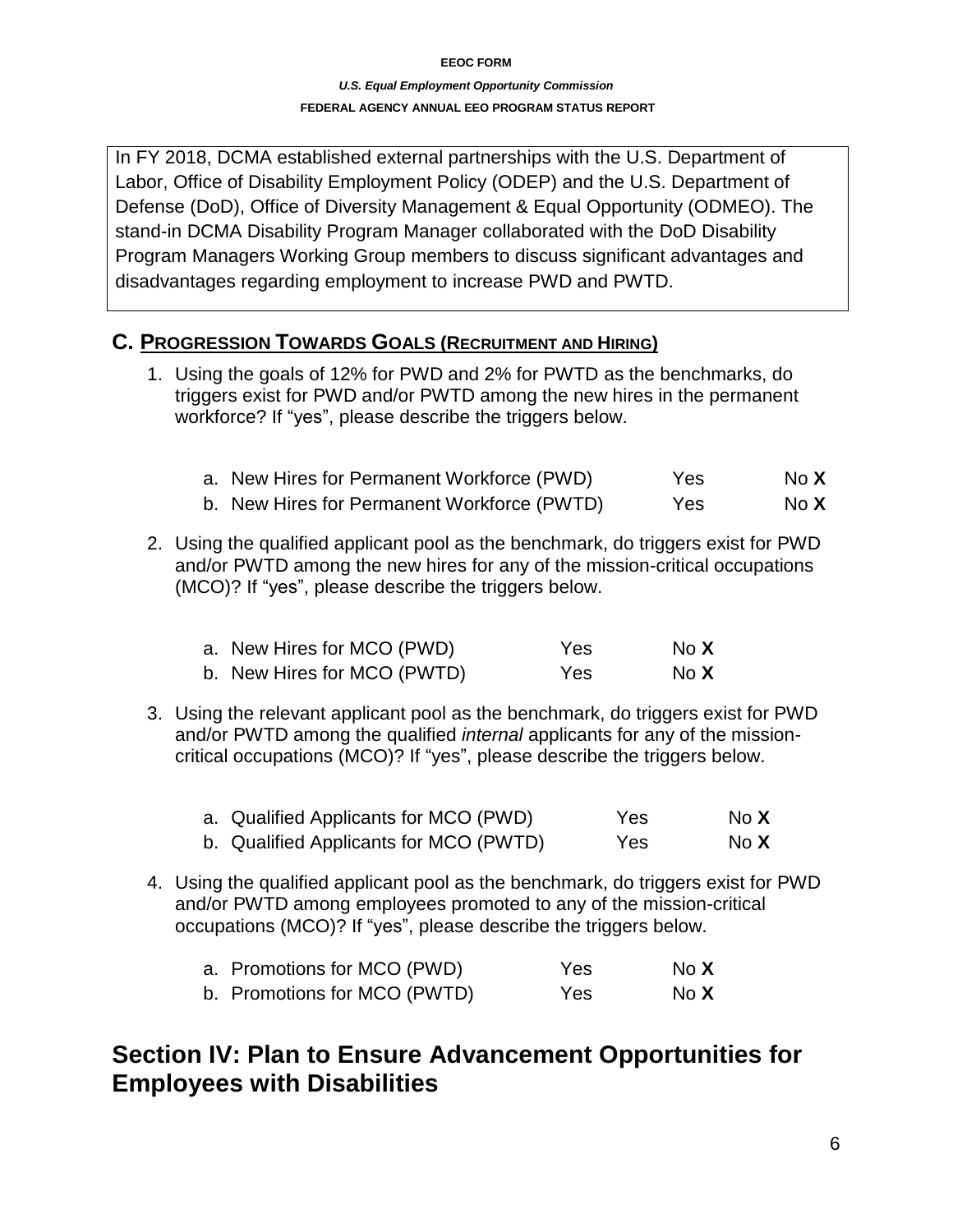## *U.S. Equal Employment Opportunity Commission*  **FEDERAL AGENCY ANNUAL EEO PROGRAM STATUS REPORT**

Pursuant to 29 C.F.R §1614.203(d)(1)(iii), agencies are required to provide sufficient advancement opportunities for employees with disabilities. Such activities might include specialized training and mentoring programs, career development opportunities, awards programs, promotions, and similar programs that address advancement. In this section, agencies should identify, and provide data on programs designed to ensure advancement opportunities for employees with disabilities.

## **A. ADVANCEMENT PROGRAM PLAN**

Describe the agency's plan to ensure PWD, including PWTD, have sufficient opportunities for advancement.

The Agency has requested that all supervisors identify vacant positions that can be utilized for hiring and the advancement for IWD and IWTD. Employees are also encouraged to update their Individual Development Plan to request specific training that will increase their advancement opportunity within the organization. The Agency will explore/exercise viable options to convert WRP interns to permanent employees.

## **B. CAREER DEVELOPMENT OPPORTUNITIES**

1. Please describe the career development opportunities that the agency provides to its employees.

The DCMA provided a variety of career developmental opportunities:

- **Centralized Development Program (CDP);** offers a variety of leadership, management, education and technical oriented training courses that provided a foundation for organizational excellence by encouraging the development of a well-trained and educated workforce.
- **Defense Civilian Emerging Leader Program (DCELP**); focused on leader development at the entry level for emerging, high potential candidates and provided training to the next generation of DoD Leaders. This program was sponsored by the Defense Civilian Personnel Advisory Service (DCPAS).
- **Leadership for a Democratic Society**; a leadership development opportunity that challenged students to reach beyond their past experiences to embrace a broader perspective of their government and the unique roles they serve in supporting the government and the populace. Students' progressed through a challenging program as members of small leadership development teams, facilitated by experienced credentialed faculty members.
- **The Keystone Program;** comprised of a cadre of highly qualified employees capable of performing at a journeyman level with a high degree of technical competence and broad understanding of the total DCMA organization and mission. The participants developed skills through formal training and developmental assignments. Each Keystone employee will achieve Level II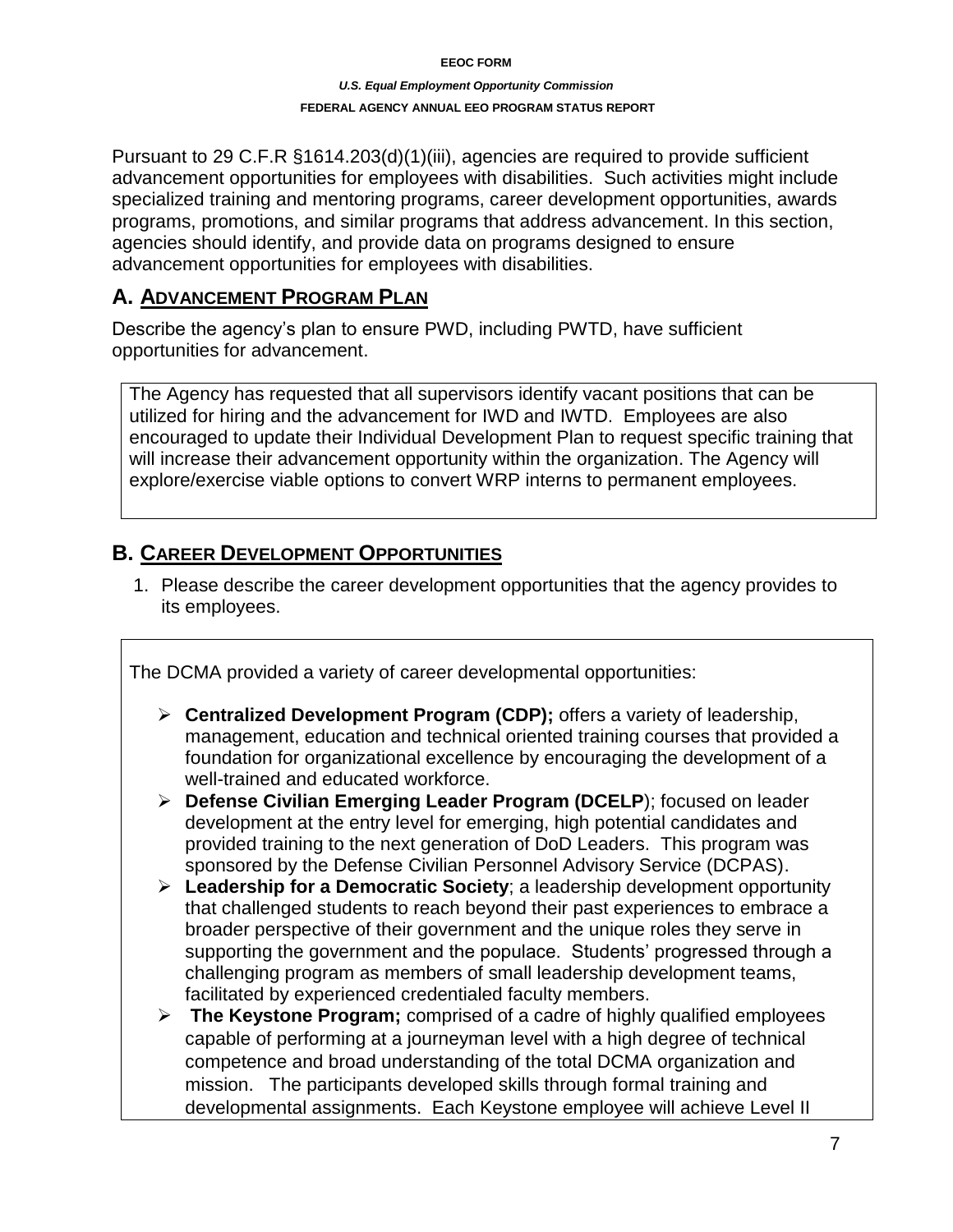## *U.S. Equal Employment Opportunity Commission*  **FEDERAL AGENCY ANNUAL EEO PROGRAM STATUS REPORT**

certification in accordance with requirements established by the Defense Acquisition Workforce Improvement Act (DAWIA) and the Department of Defense (DoD).

 **Mentoring and Succession Planning Program**; was piloted during the reporting period. Fifty-one members of the workforce participated in a program featuring algorithmic matching and the use of internet portals to promote non-resident mentoring.

These developmental programs are announced on an annual basis through a Tasking Memorandum. Tuition and travel for these programs are centrally funded and managed by Human Capitol Division (HCD). Applicants competed for consideration to participate in developmental opportunities. The Agency-centralized board selected primary and alternate candidates to forward to the sponsoring educational institution or program. However, selections by the Agency does not guarantee selection by the sponsoring educational institution as some programs have additional vetting processes.

2. In the table below, please provide the data for career development opportunities that require competition and/or supervisory recommendation/approval to participate. [Collection begins with the FY 2018 MD-715 report, which is due on February 28, 2019.]

| <b>Career Development</b><br>Opportunities |            | <b>Total Participants</b> | <b>PWD</b>     |           | <b>PWTD</b> |                  |
|--------------------------------------------|------------|---------------------------|----------------|-----------|-------------|------------------|
|                                            | Applicants | Selectees                 | Applicants     | Selectees | Applicants  | <b>Selectees</b> |
|                                            | (#)        | (#)                       | $(\%)$         | $(\% )$   | $(\% )$     | $(\% )$          |
| Internship Programs                        | Data not   | Data not                  | Data not       | Data not  | Data not    | Data not         |
|                                            | collected  | collected                 | available      | available | available   | available        |
| <b>Fellowship Programs</b>                 | 20         | 8                         | 2              |           | 0           | $\Omega$         |
| <b>Mentoring Programs</b>                  | 51         | 51                        | $\overline{4}$ | 4         | 1           | 1                |
| <b>Coaching Programs</b>                   | Data not   | Data not                  | Data not       | Data not  | Data not    | Data not         |
|                                            | collected  | collected                 | available      | available | available   | available        |
| <b>Training Programs</b>                   |            | 0                         | $\Omega$       | $\Omega$  | 0           | $\Omega$         |
| Detail Programs                            | Data not   | Data not                  | Data not       | Data not  | Data not    | Data not         |
|                                            | collected  | collected                 | available      | available | available   | available        |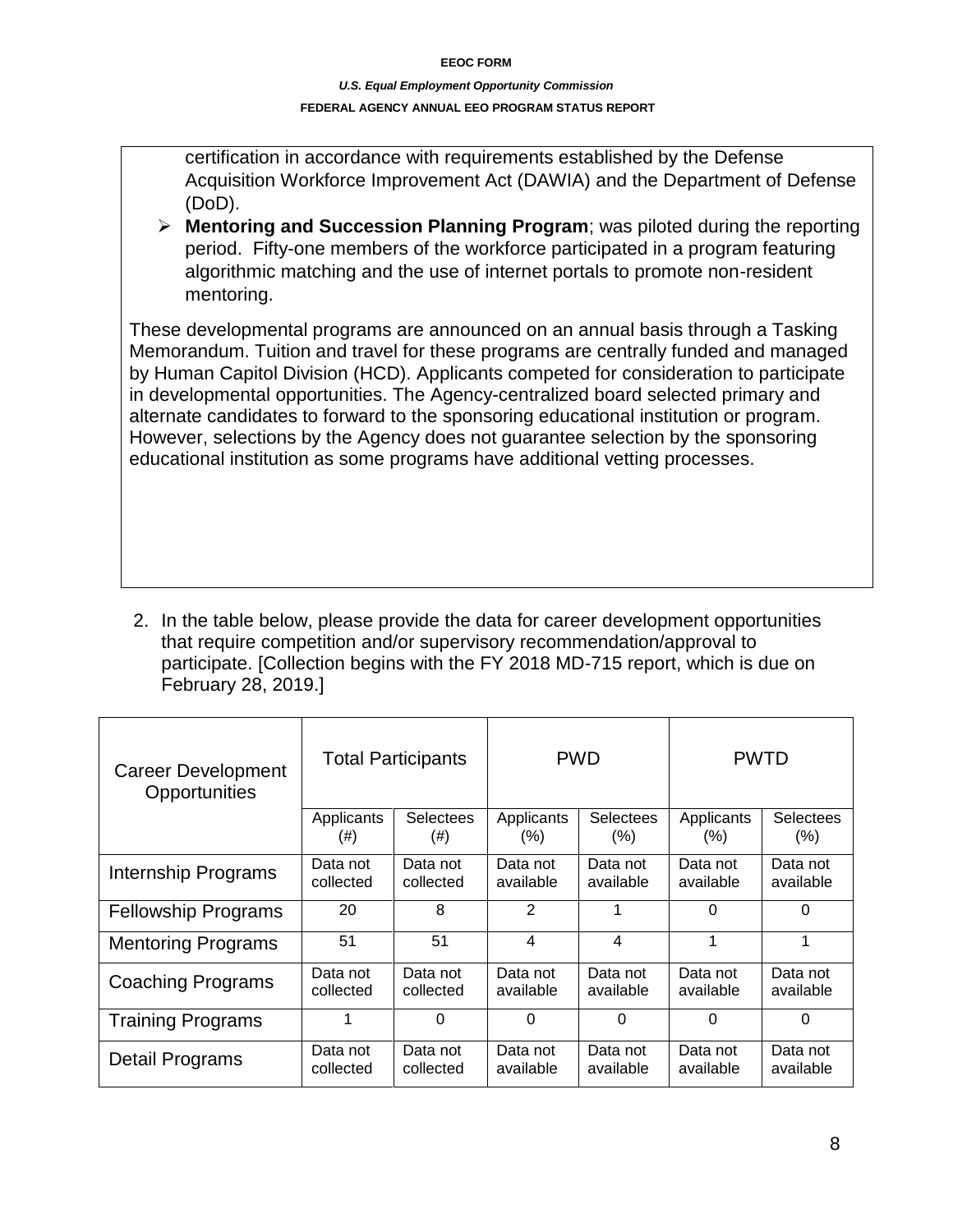#### *U.S. Equal Employment Opportunity Commission*

### **FEDERAL AGENCY ANNUAL EEO PROGRAM STATUS REPORT**

| <b>Other Career</b>     |    |    |            |  |  |
|-------------------------|----|----|------------|--|--|
| Development<br>Programs | 87 | 43 | 1 ຕ<br>' 4 |  |  |
|                         |    |    |            |  |  |

3. Do triggers exist for PWD among the applicants and/or selectees for any of the career development programs? (The appropriate benchmarks are the relevant applicant pool for the applicants and the applicant pool for selectees.) If "yes", describe the trigger(s) in the text box.

| a. Applicants (PWD) | Yes | No <b>X</b> |
|---------------------|-----|-------------|
| b. Selections (PWD) | Yes | No <b>X</b> |

4. Do triggers exist for PWTD among the applicants and/or selectees for any of the career development programs identified? (The appropriate benchmarks are the relevant applicant pool for applicants and the applicant pool for selectees.) If "yes", describe the trigger(s) in the text box.

| a. Applicants (PWTD) | Yes | No <b>X</b> |
|----------------------|-----|-------------|
| b. Selections (PWTD) | Yes | No <b>X</b> |

## **C. AWARDS**

1. Using the inclusion rate as the benchmark, does your agency have a trigger involving PWD and/or PWTD for any level of the time-off awards, bonuses, or other incentives? If "yes", please describe the trigger(s) in the text box.

|  | a. Awards, Bonuses, & Incentives (PWD)  | Yes | No <b>X</b> |
|--|-----------------------------------------|-----|-------------|
|  | b. Awards, Bonuses, & Incentives (PWTD) | Yes | No <b>X</b> |

2. Using the inclusion rate as the benchmark, does your agency have a trigger involving PWD and/or PWTD for quality step increases or performance-based pay increases? If "yes", please describe the trigger(s) in the text box.

| a. Pay Increases (PWD)  | Yes | No X        |
|-------------------------|-----|-------------|
| b. Pay Increases (PWTD) | Yes | No <b>X</b> |

3. If the agency has other types of employee recognition programs, are PWD and/or PWTD recognized disproportionately less than employees without disabilities? (The appropriate benchmark is the inclusion rate.) If "yes", describe the employee recognition program and relevant data in the text box.

| a. Other Types of Recognition (PWD)  | <b>Yes</b> | No <b>X</b> | N/A |
|--------------------------------------|------------|-------------|-----|
| b. Other Types of Recognition (PWTD) | Yes        | No <b>X</b> | N/A |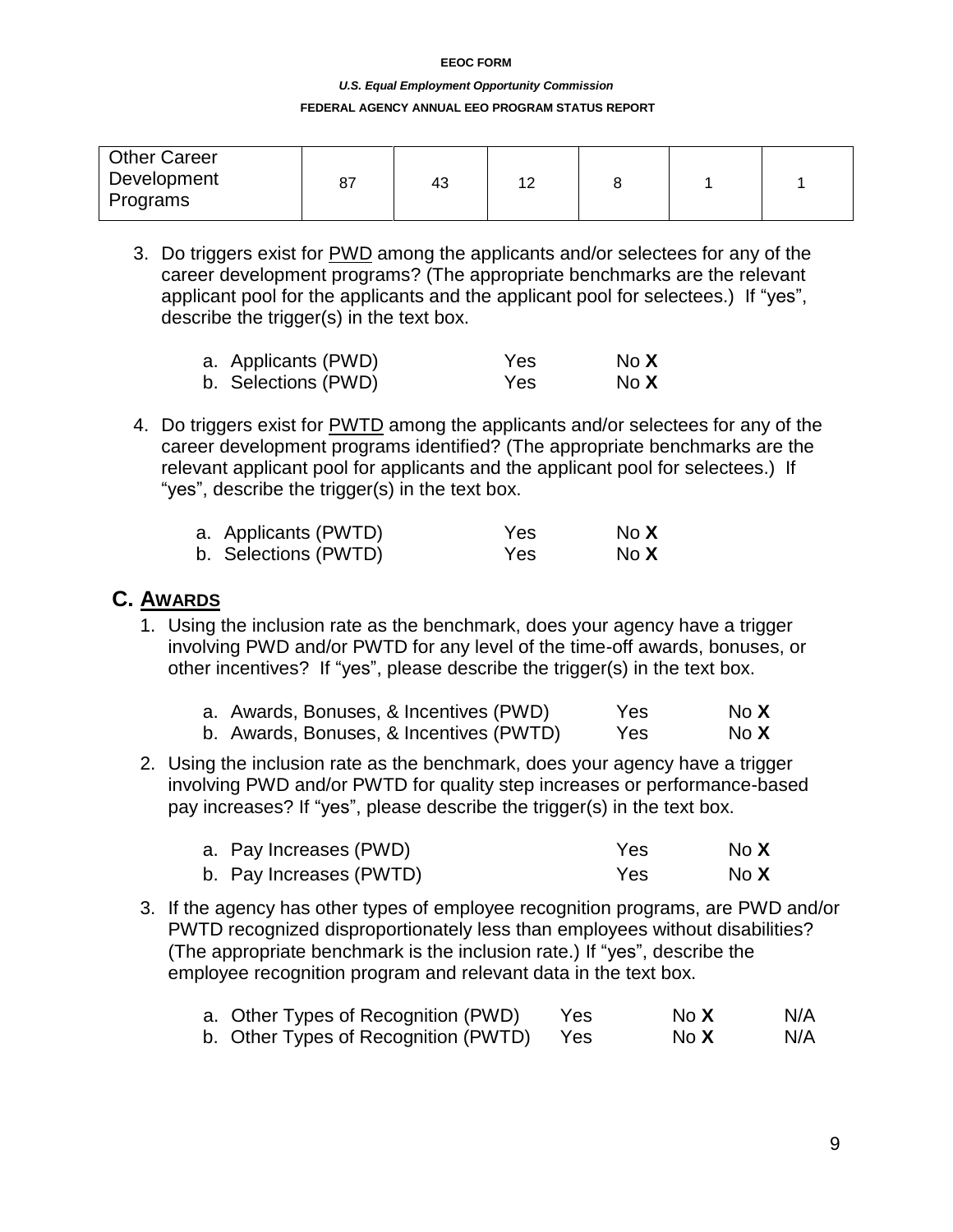## *U.S. Equal Employment Opportunity Commission*  **FEDERAL AGENCY ANNUAL EEO PROGRAM STATUS REPORT**

## **D. PROMOTIONS**

- 1. Does your agency have a trigger involving PWD among the qualified *internal*  applicants and/or selectees for promotions to the senior grade levels? (The appropriate benchmarks are the relevant applicant pool for qualified internal applicants and the qualified applicant pool for selectees.) For non-GS pay plans, please use the approximate senior grade levels. If "yes", describe the trigger(s) in the text box.
	- a. SES

| i. Qualified Internal Applicants (PWD) | Yes | No X        |
|----------------------------------------|-----|-------------|
| ii. Internal Selections (PWD)          | Yes | No X        |
| b. Grade GS-15                         |     |             |
| i. Qualified Internal Applicants (PWD) | Yes | No X        |
| ii. Internal Selections (PWD)          | Yes | No X        |
| c. Grade GS-14                         |     |             |
| i. Qualified Internal Applicants (PWD) | Yes | No X        |
| ii. Internal Selections (PWD)          | Yes | No <b>X</b> |
| d. Grade GS-13                         |     |             |
| i. Qualified Internal Applicants (PWD) | Yes | No X        |
| ii. Internal Selections (PWD)          | Yes | No X        |

- 2. Does your agency have a trigger involving PWTD among the qualified *internal* applicants and/or selectees for promotions to the senior grade levels? (The appropriate benchmarks are the relevant applicant pool for qualified internal applicants and the qualified applicant pool for selectees.) For non-GS pay plans, please use the approximate senior grade levels. If "yes", describe the trigger(s) in the text box.
	- a. SES

|  | i. Qualified Internal Applicants (PWTD) | Yes | No X        |
|--|-----------------------------------------|-----|-------------|
|  | ii. Internal Selections (PWTD)          | Yes | No <b>X</b> |
|  | b. Grade GS-15                          |     |             |
|  | i. Qualified Internal Applicants (PWTD) | Yes | No <b>X</b> |
|  | ii. Internal Selections (PWTD)          | Yes | No <b>X</b> |
|  | c. Grade GS-14                          |     |             |

10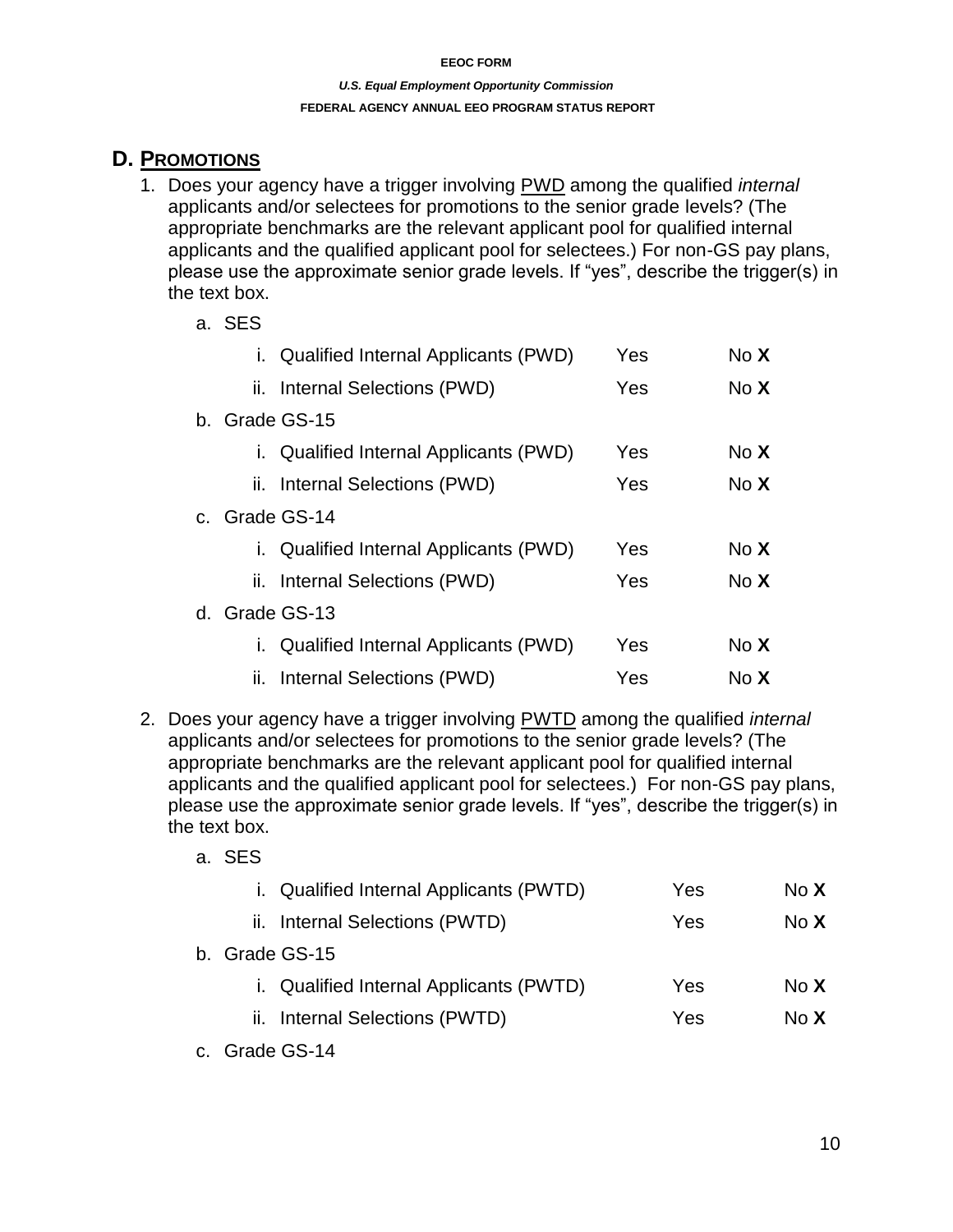### *U.S. Equal Employment Opportunity Commission*

## **FEDERAL AGENCY ANNUAL EEO PROGRAM STATUS REPORT**

|                | i. Qualified Internal Applicants (PWTD) | Yes | No X |
|----------------|-----------------------------------------|-----|------|
|                | Internal Selections (PWTD)              | Yes | No X |
| d. Grade GS-13 |                                         |     |      |
|                | i. Qualified Internal Applicants (PWTD) | Yes | No X |
|                | ii. Internal Selections (PWTD)          | Yes | No X |

3. Using the qualified applicant pool as the benchmark, does your agency have a trigger involving PWD among the new hires to the senior grade levels? For non-GS pay plans, please use the approximate senior grade levels. If "yes", describe the trigger(s) in the text box.

| a. New Hires to SES (PWD)   | Yes | No X        |
|-----------------------------|-----|-------------|
| b. New Hires to GS-15 (PWD) | Yes | No <b>X</b> |
| c. New Hires to GS-14 (PWD) | Yes | No X        |
| d. New Hires to GS-13 (PWD) | Yes | No X        |

4. Using the qualified applicant pool as the benchmark, does your agency have a trigger involving PWTD among the new hires to the senior grade levels? For non-GS pay plans, please use the approximate senior grade levels. If "yes", describe the trigger(s) in the text box.

| a. New Hires to SES (PWTD)   | Yes | No <b>X</b> |
|------------------------------|-----|-------------|
| b. New Hires to GS-15 (PWTD) | Yes | No <b>X</b> |
| c. New Hires to GS-14 (PWTD) | Yes | No <b>X</b> |
| d. New Hires to GS-13 (PWTD) | Yes | No X        |

5. Does your agency have a trigger involving PWD among the qualified *internal*  applicants and/or selectees for promotions to supervisory positions? (The appropriate benchmarks are the relevant applicant pool for qualified internal applicants and the qualified applicant pool for selectees.) If "yes", describe the trigger(s) in the text box.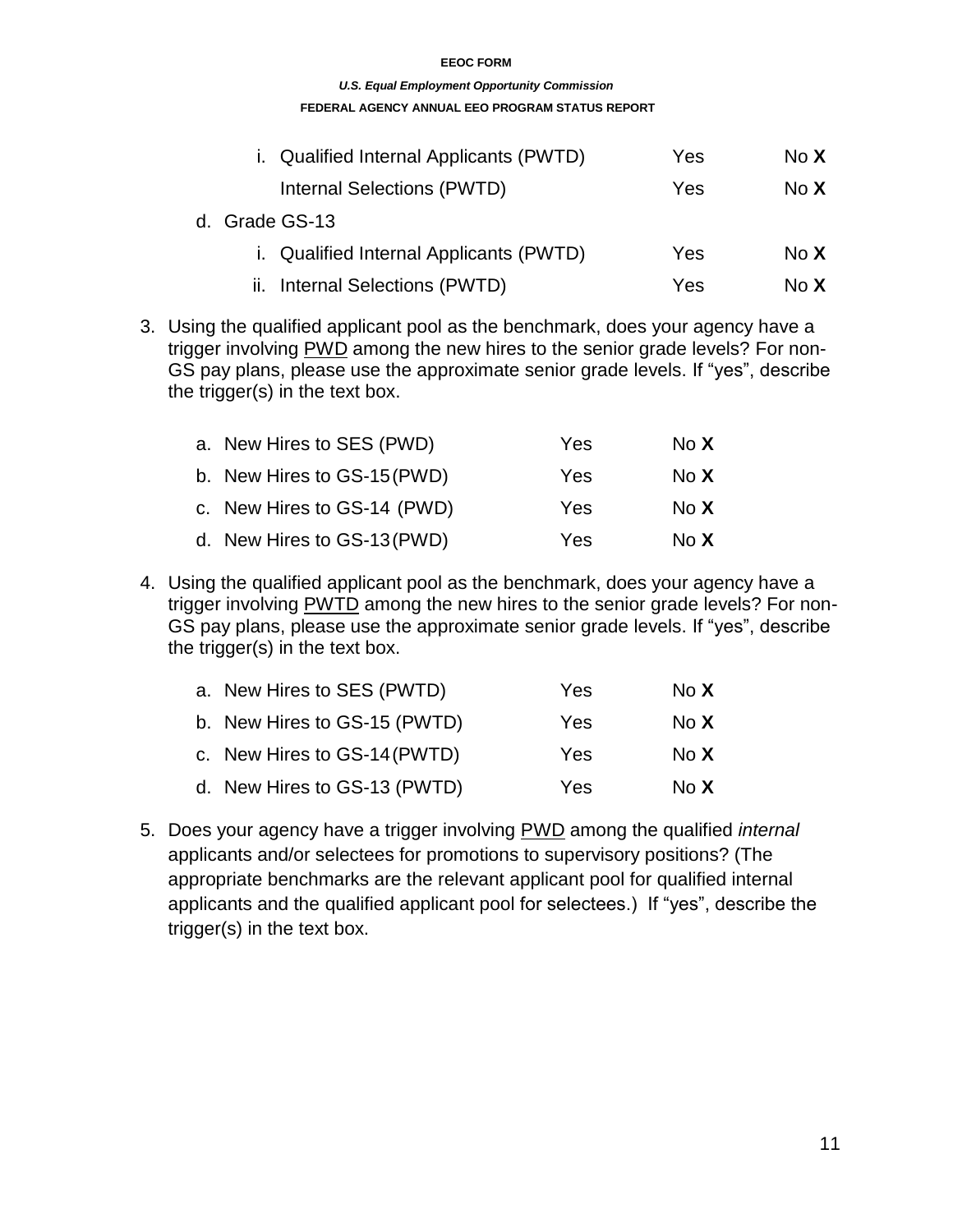### *U.S. Equal Employment Opportunity Commission*

### **FEDERAL AGENCY ANNUAL EEO PROGRAM STATUS REPORT**

| a. | Executives      |                                            |     |             |
|----|-----------------|--------------------------------------------|-----|-------------|
|    | L.              | <b>Qualified Internal Applicants (PWD)</b> | Yes | No <b>X</b> |
|    |                 | ii. Internal Selections (PWD)              | Yes | No <b>X</b> |
| b. | <b>Managers</b> |                                            |     |             |
|    | Ι.              | Qualified Internal Applicants (PWD)        | Yes | No <b>X</b> |
|    |                 | ii. Internal Selections (PWD)              | Yes | No <b>X</b> |
|    | c. Supervisors  |                                            |     |             |
|    |                 | <b>Qualified Internal Applicants (PWD)</b> | Yes | No X        |
|    |                 | ii. Internal Selections (PWD)              | Yes | No <b>X</b> |

- 6. Does your agency have a trigger involving PWTD among the qualified *internal*  applicants and/or selectees for promotions to supervisory positions? (The appropriate benchmarks are the relevant applicant pool for qualified internal applicants and the qualified applicant pool for selectees.) If "yes", describe the trigger(s) in the text box.
	- a. Executives

|                       | i. Qualified Internal Applicants (PWTD) | Yes | No X        |
|-----------------------|-----------------------------------------|-----|-------------|
|                       | ii. Internal Selections (PWTD)          | Yes | No X        |
| <b>Managers</b><br>b. |                                         |     |             |
|                       | i. Qualified Internal Applicants (PWTD) | Yes | No X        |
|                       | ii. Internal Selections (PWTD)          | Yes | No X        |
| c. Supervisors        |                                         |     |             |
|                       | i. Qualified Internal Applicants (PWTD) | Yes | No X        |
|                       | ii. Internal Selections (PWTD)          | Yes | No <b>X</b> |

7. Using the qualified applicant pool as the benchmark, does your agency have a trigger involving PWD among the selectees for new hires to supervisory positions? If "yes", describe the trigger(s) in the text box.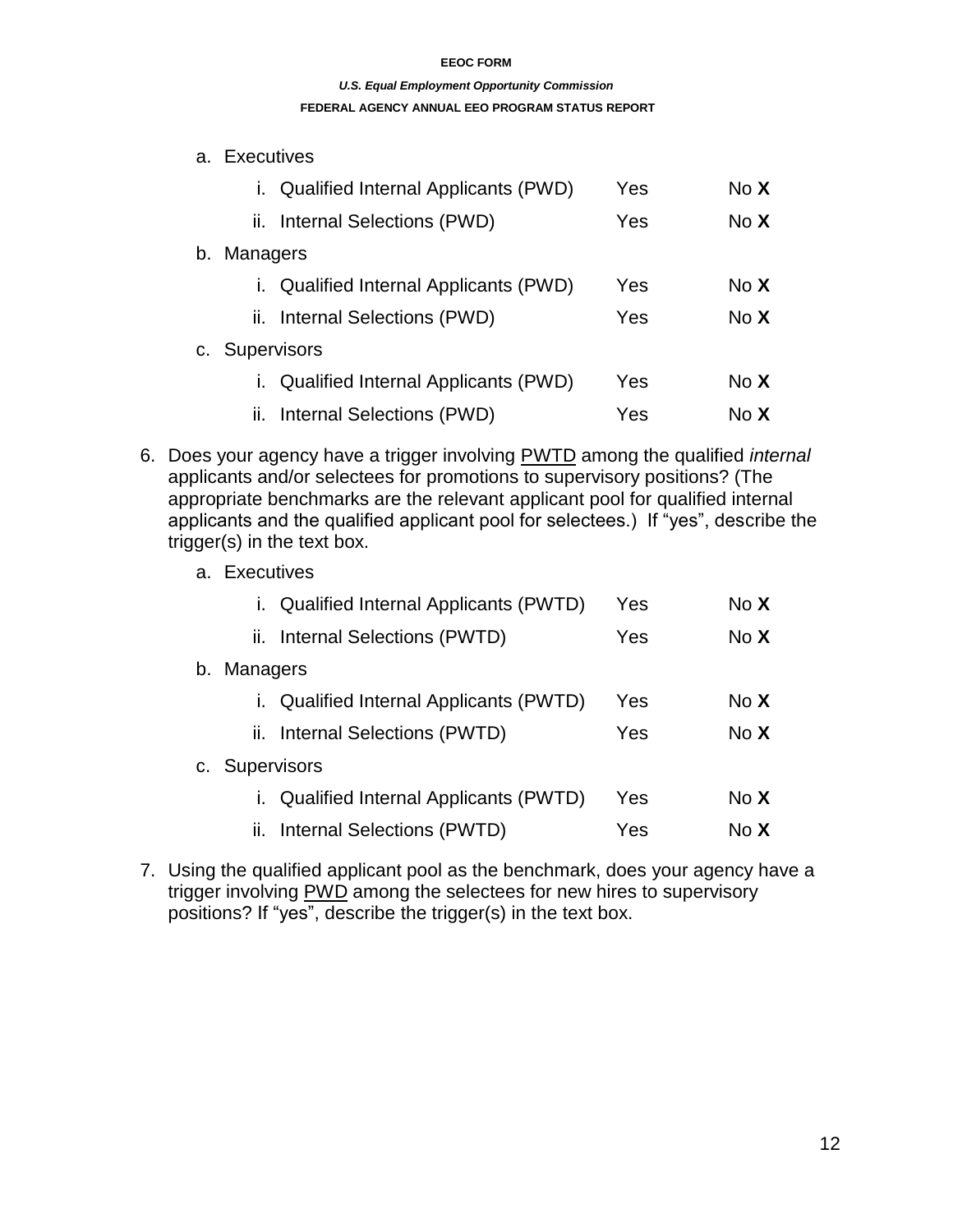## *U.S. Equal Employment Opportunity Commission*

## **FEDERAL AGENCY ANNUAL EEO PROGRAM STATUS REPORT**

| a. New Hires for Executives (PWD)  | Yes | No $\boldsymbol{\mathsf{X}}$ |
|------------------------------------|-----|------------------------------|
| b. New Hires for Managers (PWD)    | Yes | No $\boldsymbol{\mathsf{X}}$ |
| c. New Hires for Supervisors (PWD) | Yes | No $\boldsymbol{\mathsf{X}}$ |

8. Using the qualified applicant pool as the benchmark, does your agency have a trigger involving PWTD among the selectees for new hires to supervisory positions? If "yes", describe the trigger(s) in the text box.

| a. New Hires for Executives (PWTD)  | Yes        | No $\boldsymbol{\mathsf{X}}$ |
|-------------------------------------|------------|------------------------------|
| b. New Hires for Managers (PWTD)    | Yes        | No <b>X</b>                  |
| c. New Hires for Supervisors (PWTD) | <b>Yes</b> | No <b>X</b>                  |

## **Section V: Plan to Improve Retention of Persons with Disabilities**

To be a model employer for persons with disabilities, agencies must have policies and programs in place to retain employees with disabilities. In this section, agencies should: (1) analyze workforce separation data to identify barriers retaining employees with disabilities; (2) describe efforts to ensure accessibility of technology and facilities; and (3) provide information on the reasonable accommodation program and workplace personal assistance services.

## **A. VOLUNTARY AND INVOLUNTARY SEPARATIONS**

1. In this reporting period, did the agency convert all eligible Schedule A employees with a disability into the competitive service after two years of satisfactory service  $(5 C.F.R. § 213.3102(u)(6)(i))$ ? If "no", please explain why the agency did not convert all eligible Schedule A employees.

|     | Yes X | No | N/A |  |
|-----|-------|----|-----|--|
| N/A |       |    |     |  |
|     |       |    |     |  |

2. Using the inclusion rate as the benchmark, did the percentage of PWD among voluntary and involuntary separations exceed that of persons without disabilities? If "yes", describe the trigger below.

| a. Voluntary Separations (PWD)   | Yes | No <b>X</b> |
|----------------------------------|-----|-------------|
| b. Involuntary Separations (PWD) | Yes | No <b>X</b> |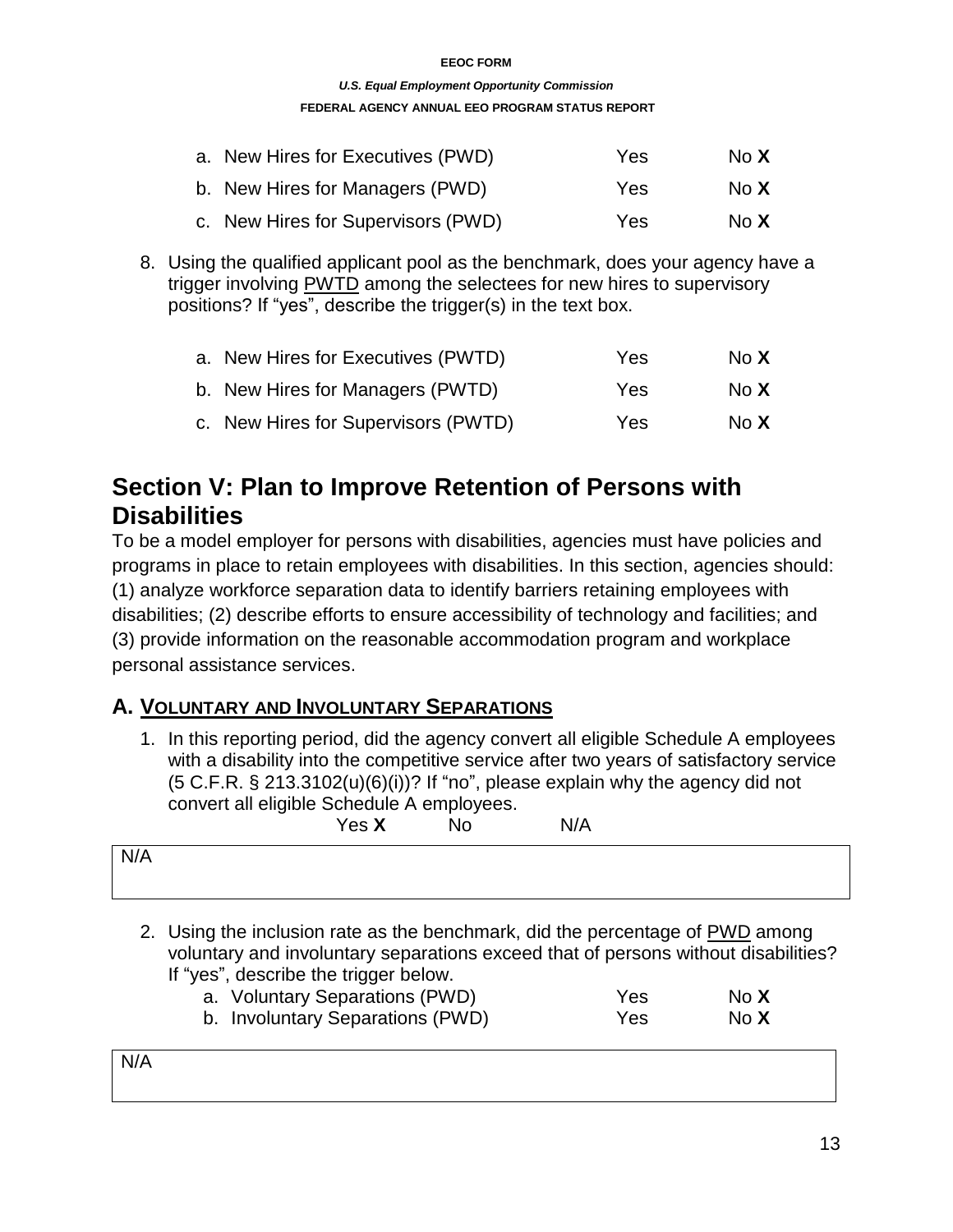## *U.S. Equal Employment Opportunity Commission*  **FEDERAL AGENCY ANNUAL EEO PROGRAM STATUS REPORT**

Using the inclusion rate as the benchmark, did the percentage of PWTD among voluntary and involuntary separations exceed that of persons without targeted disabilities? If "yes", describe the trigger below.

| <b>Voluntary Separations (PWTD)</b>   | Yes        | No <b>X</b> |
|---------------------------------------|------------|-------------|
| <b>Involuntary Separations (PWTD)</b> | <b>Yes</b> | No <b>X</b> |

| N/A |  |  |
|-----|--|--|
|     |  |  |

3. If a trigger exists involving the separation rate of PWD and/or PWTD, please explain why they left the agency using exit interview results and other data sources.

N/A.

## **B. ACCESSIBILITY OF TECHNOLOGY AND FACILITIES**

Pursuant to 29 C.F.R. § 1614.203(d)(4), federal agencies are required to inform applicants and employees of their rights under Section 508 of the Rehabilitation Act of 1973 (29 U.S.C. § 794(b), concerning the accessibility of agency technology, and the Architectural Barriers Act of 1968 (42 U.S.C. § 4151-4157), concerning the accessibility of agency facilities. In addition, agencies are required to inform individuals where to file complaints if other agencies are responsible for a violation.

1. Please provide the internet address on the agency's public website for its notice explaining employees' and applicants' rights under Section 508 of the Rehabilitation Act, including a description of how to file a complaint.

The Agency internet address is: [http://www.dcma.mil/508.](http://www.dcma.mil/508) However, a description on how to file an EEO complaint is not visible on the Agency's web page because the Agency does not have a 508-compliant program.

2. Please provide the internet address on the agency's public website for its notice explaining employees' and applicants' rights under the Architectural Barriers Act, including a description of how to file a complaint.

The Agency did not display the internet address on the Agency's public website for its notice explaining employees' and applicants' rights under the Architectural Barriers Act (ABA) or a description of how to file a complaint.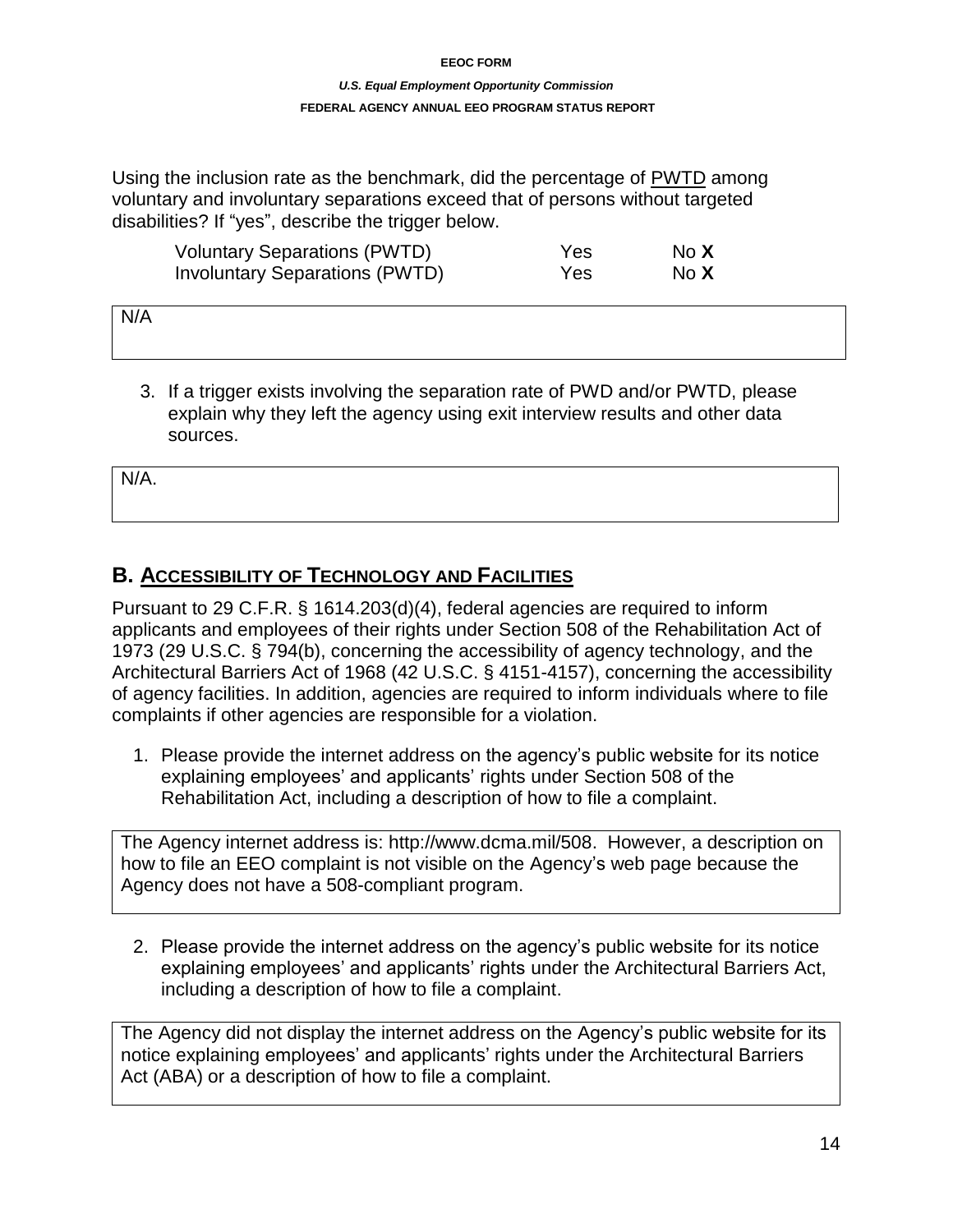## *U.S. Equal Employment Opportunity Commission*  **FEDERAL AGENCY ANNUAL EEO PROGRAM STATUS REPORT**

Describe any programs, policies, or practices that the agency has undertaken, or plans on undertaking over the next fiscal year, designed to improve accessibility of agency facilities and/or technology.

- The Agency procured services to provide American Sign Language (ASL), for over 200 deaf and hard-of-hearing (D/HH) employees.
- The Agency ensured that all 21 D/HH employees who needed an accommodation were provided with a long term-solution and were able to acquire the new authorized ZVRS Z-70 phones that conformed to the agency, as well as IT security and DoD standards prior to Defense Information Systems Agency deadline.
- Funding for the 508 Program to ensure accessibility for employees and applicants with disabilities.
- The WRP Intern developed and deployed an Exit Survey for IWD/IWTDs

## **C. REASONABLE ACCOMMODATION PROGRAM**

Pursuant to 29 C.F.R. § 1614.203(d)(3), agencies must adopt, post on their public website, and make available to all job applicants and employees, reasonable accommodation procedures.

1. Please provide the average time frame for processing initial requests for reasonable accommodations during the reporting period. (Please do not include previously approved requests with repetitive accommodations, such as interpreting services.)

The average time frame for processing initial requests for reasonable accommodation is within seven days of the request. Accommodations that may be more complex due to the needed collaboration with the General Council (GC), Labor and Employee Relations (LER), Federal Occupational Health (FOH) or management may take 30 days or more. If so, employees requesting accommodations are notified of the delay in writing.

2. Describe the effectiveness of the policies, procedures, or practices to implement the agency's reasonable accommodation program. Some examples of an effective program include timely processing requests, timely providing approved accommodations, conducting training for managers and supervisors, and monitoring accommodation requests for trends.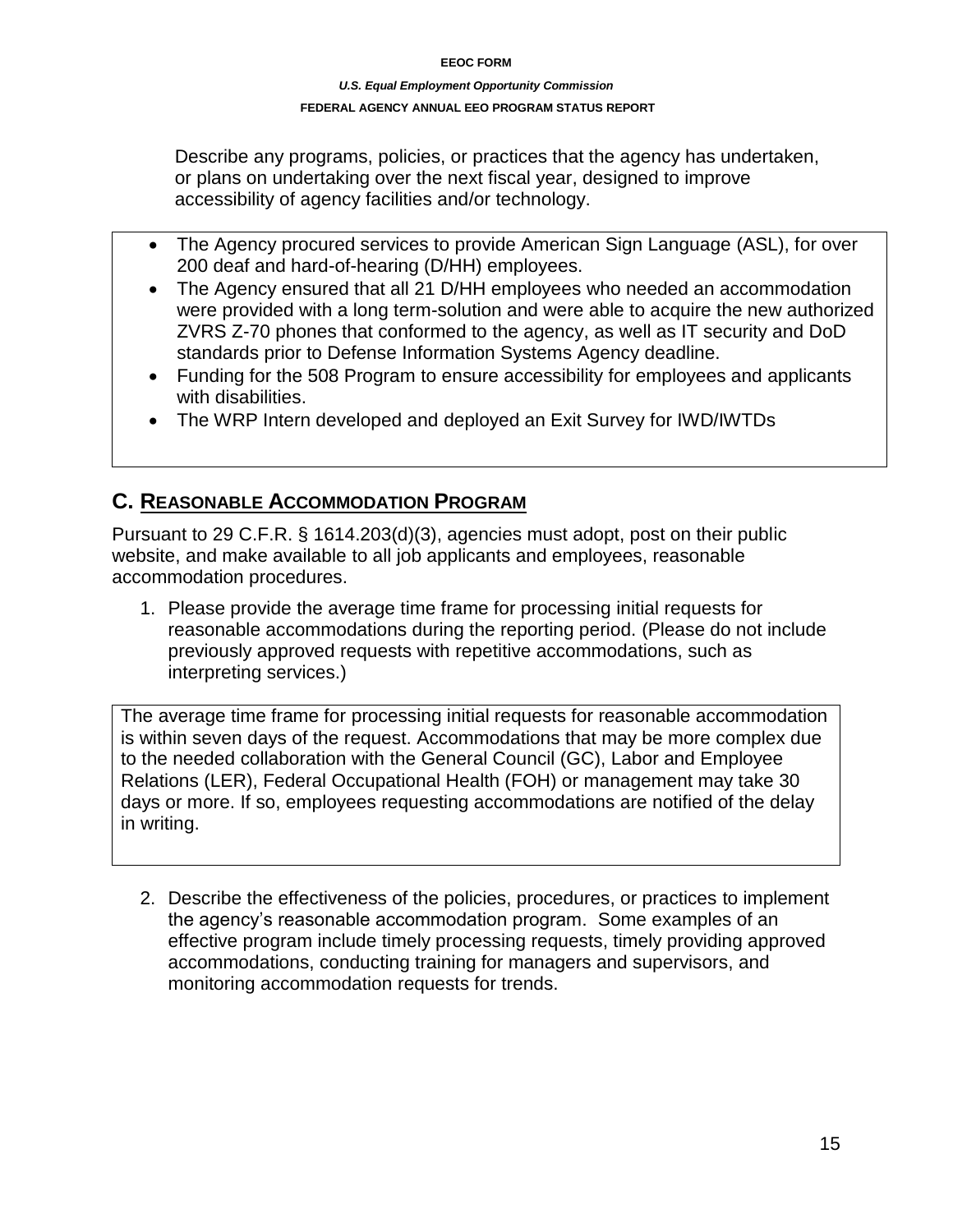## *U.S. Equal Employment Opportunity Commission*  **FEDERAL AGENCY ANNUAL EEO PROGRAM STATUS REPORT**

The Agency has an effective Reasonable Accommodation (RA) program in place. Initial requests for RA are processed within seven days. Complex RA requests require external communications and are usually processed within 30 days; requesters are kept informed regularly as the process progresses. The entire RA process is monitored endto-end by the DPM to ensure that all requests are handled effectively and efficiently; the monitoring process is reviewed by the EEO Director to maintain integrity. All employees receive periodic training on RA, with emphasis on supervisors/managers on how to process RA requests. Additionally, all employees are provided with the Agency's RA Guidance which further explains the rights and responsibilities of the Agency and IWD, application procedure and timeline of the process. Personal Assistance Service (PAS) guidance is also incorporated in the RA guidance.

## **D. PERSONAL ASSISTANCE SERVICES ALLOWING EMPLOYEES TO PARTICIPATE IN THE WORKPLACE**

Pursuant to 29 C.F.R. § 1614.203(d)(5), federal agencies, as an aspect of affirmative action, are required to provide personal assistance services (PAS) to employees who need them because of a targeted disability, unless doing so would impose an undue hardship on the agency.

Describe the effectiveness of the policies, procedures, or practices to implement the PAS requirement. Some examples of an effective program include timely processing requests for PAS, timely providing approved services, conducting training for managers and supervisors, and monitoring PAS requests for trends.

The personal assistance services (PAS) was not requested by a DCMA employee to demonstrate the effectiveness of the program.

## **Section VI: EEO Complaint and Findings Data**

## **A. EEO COMPLAINT DATA INVOLVING HARASSMENT**

1. During the last fiscal year, did a higher percentage of PWD file a formal EEO complaint alleging harassment, as compared to the government-wide average?

Yes **X** No N/A

2. During the last fiscal year, did any complaints alleging harassment based on disability status result in a finding of discrimination or a settlement agreement?

Yes No **X** N/A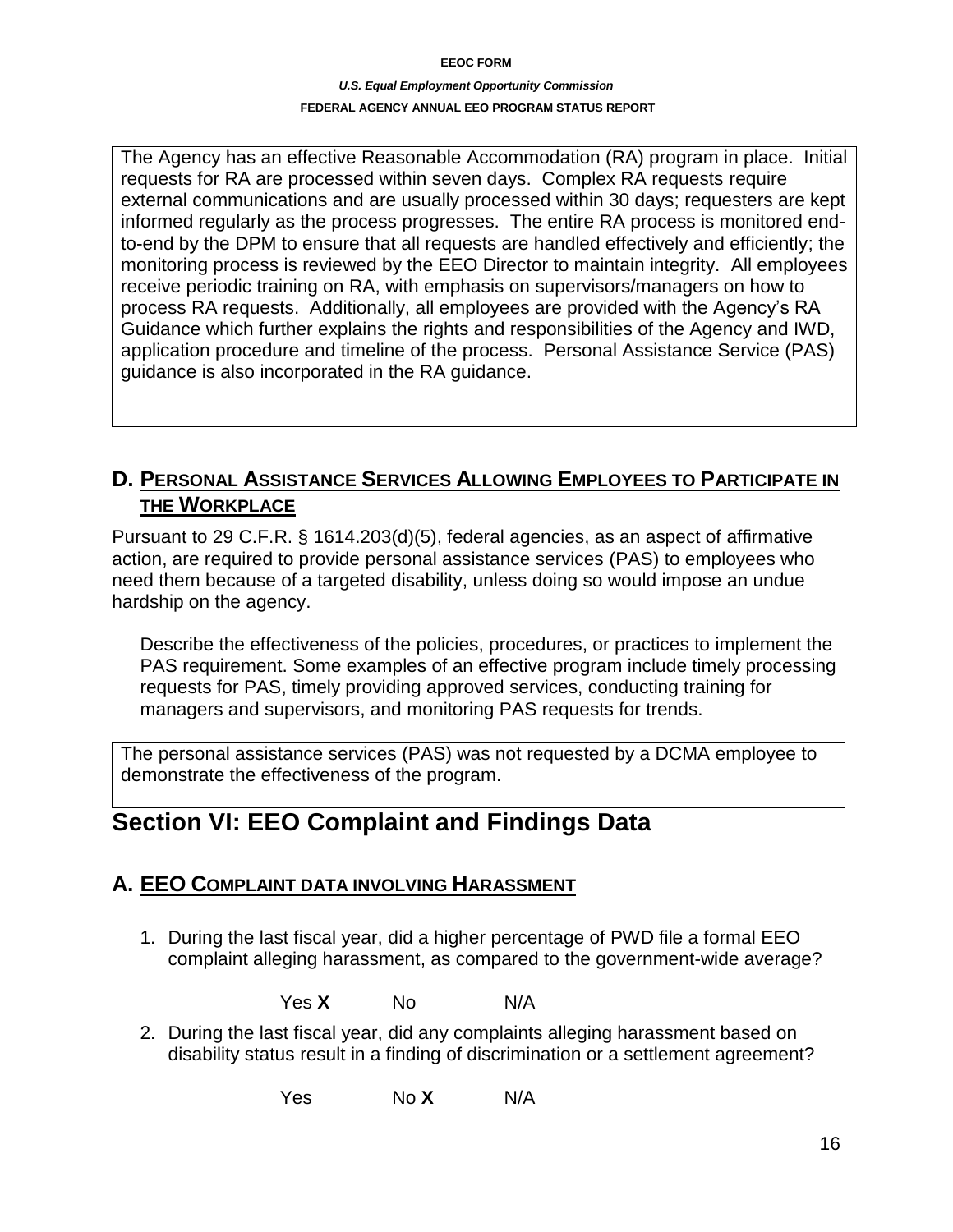## *U.S. Equal Employment Opportunity Commission*  **FEDERAL AGENCY ANNUAL EEO PROGRAM STATUS REPORT**

3. If the agency had one or more findings of discrimination alleging harassment based on disability status during the last fiscal year, please describe the corrective measures taken by the agency.

N/A

## **B. EEO COMPLAINT DATA INVOLVING REASONABLE ACCOMMODATION**

1. During the last fiscal year, did a higher percentage of PWD file a formal EEO complaint alleging failure to provide a reasonable accommodation, as compared to the government-wide average?

Yes **X** No N/A

2. During the last fiscal year, did any complaints alleging failure to provide reasonable accommodation result in a finding of discrimination or a settlement agreement?

Yes No **X** N/A

3. If the agency had one or more findings of discrimination involving the failure to provide a reasonable accommodation during the last fiscal year, please describe the corrective measures taken by the agency.

N/A

## **Section VII: Identification and Removal of Barriers**

Element D of MD-715 requires agencies to conduct a barrier analysis when a trigger suggests that a policy, procedure, or practice may be impeding the employment opportunities of a protected EEO group.

1. Has the agency identified any barriers (policies, procedures, and/or practices) that affect employment opportunities for PWD and/or PWTD?

Yes **X** No

2. Has the agency established a plan to correct the barrier(s) involving PWD and/or PWTD?

Yes **X** No N/A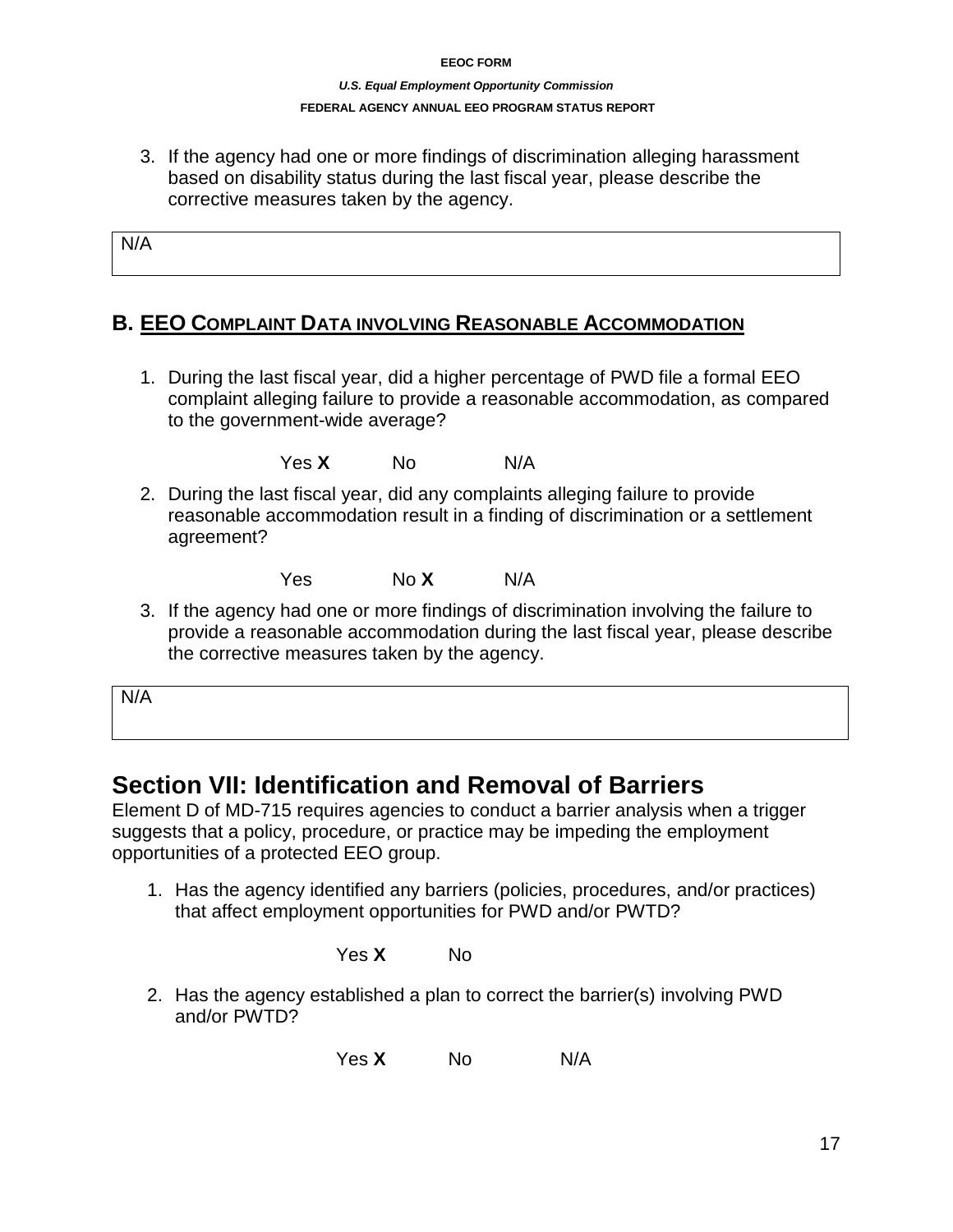## *U.S. Equal Employment Opportunity Commission*  **FEDERAL AGENCY ANNUAL EEO PROGRAM STATUS REPORT**

3. Identify each trigger and plan to remove the barrier(s), including the identified barrier(s), objective(s), responsible official(s), planned activities, and, where applicable, accomplishments.

| Trigger 1                                                 | The Rehabilitation Act of 1973 requires the Agency to make their<br>electronic and information technology (EIT) accessible to people with<br>disabilities. The law $(29 \text{ U.S.C} \S 794 \text{ (d)})$ applies to all Federal agencies<br>when they develop, procure, maintain, or use electronic and information<br>technology. |                                                   |                                                                                                                                                                                                               |  |  |
|-----------------------------------------------------------|--------------------------------------------------------------------------------------------------------------------------------------------------------------------------------------------------------------------------------------------------------------------------------------------------------------------------------------|---------------------------------------------------|---------------------------------------------------------------------------------------------------------------------------------------------------------------------------------------------------------------|--|--|
| <b>Barrier(s)</b>                                         |                                                                                                                                                                                                                                                                                                                                      |                                                   | The Agency did not provide all disabled employees public access to<br>information comparable to the access available to others.                                                                               |  |  |
| Objective(s)                                              |                                                                                                                                                                                                                                                                                                                                      |                                                   | Ensure that all EIT that is developed, procured, maintained or used by the<br>Agency are accessible to all members requesting accommodations as<br>required by Section 508 of the Rehabilitation Act of 1973. |  |  |
|                                                           | <b>Responsible Official(s)</b>                                                                                                                                                                                                                                                                                                       |                                                   | <b>Performance Standards Address</b><br>the Plan?<br>(Yes or No)                                                                                                                                              |  |  |
| Coleman                                                   | Information Technology (IT) Director, Mr. Ray                                                                                                                                                                                                                                                                                        |                                                   | Yes                                                                                                                                                                                                           |  |  |
| Manager                                                   | Mr. Antonio Boston, 508 Compliance Program                                                                                                                                                                                                                                                                                           |                                                   |                                                                                                                                                                                                               |  |  |
|                                                           | <b>Barrier Analysis Process Completed?</b><br>(Yes or No)                                                                                                                                                                                                                                                                            |                                                   | <b>Barrier(s) Identified?</b><br>(Yes or No)                                                                                                                                                                  |  |  |
| Yes                                                       |                                                                                                                                                                                                                                                                                                                                      |                                                   | Yes                                                                                                                                                                                                           |  |  |
|                                                           | <b>Sources of Data</b>                                                                                                                                                                                                                                                                                                               | <b>Sources</b><br><b>Reviewed?</b><br>(Yes or No) | <b>Identify Information Collected</b>                                                                                                                                                                         |  |  |
| <b>Workforce Data Tables</b>                              |                                                                                                                                                                                                                                                                                                                                      | No                                                |                                                                                                                                                                                                               |  |  |
| <b>Complaint Data (Trends)</b>                            |                                                                                                                                                                                                                                                                                                                                      | No                                                |                                                                                                                                                                                                               |  |  |
| Grievance Data (Trends)                                   |                                                                                                                                                                                                                                                                                                                                      | No                                                |                                                                                                                                                                                                               |  |  |
| <b>Harassment Processes)</b>                              | Findings from Decisions (e.g.,<br>EEO, Grievance, Merit System<br>Promotion Board (MSPB), Anti-                                                                                                                                                                                                                                      | <b>No</b>                                         |                                                                                                                                                                                                               |  |  |
| <u>(e.g., FEVS)</u>                                       | <b>Climate Assessment Survey</b>                                                                                                                                                                                                                                                                                                     | No                                                |                                                                                                                                                                                                               |  |  |
| <b>Exit Interview Data</b>                                |                                                                                                                                                                                                                                                                                                                                      | No                                                |                                                                                                                                                                                                               |  |  |
| <b>Focus Groups</b>                                       |                                                                                                                                                                                                                                                                                                                                      | <b>No</b>                                         |                                                                                                                                                                                                               |  |  |
| <b>Interviews</b>                                         |                                                                                                                                                                                                                                                                                                                                      | <b>No</b>                                         |                                                                                                                                                                                                               |  |  |
| <b>Employment Opportunity</b><br>Commission (EEOC), MSPB, | Reports (e.g., Congress, Equal                                                                                                                                                                                                                                                                                                       | No                                                |                                                                                                                                                                                                               |  |  |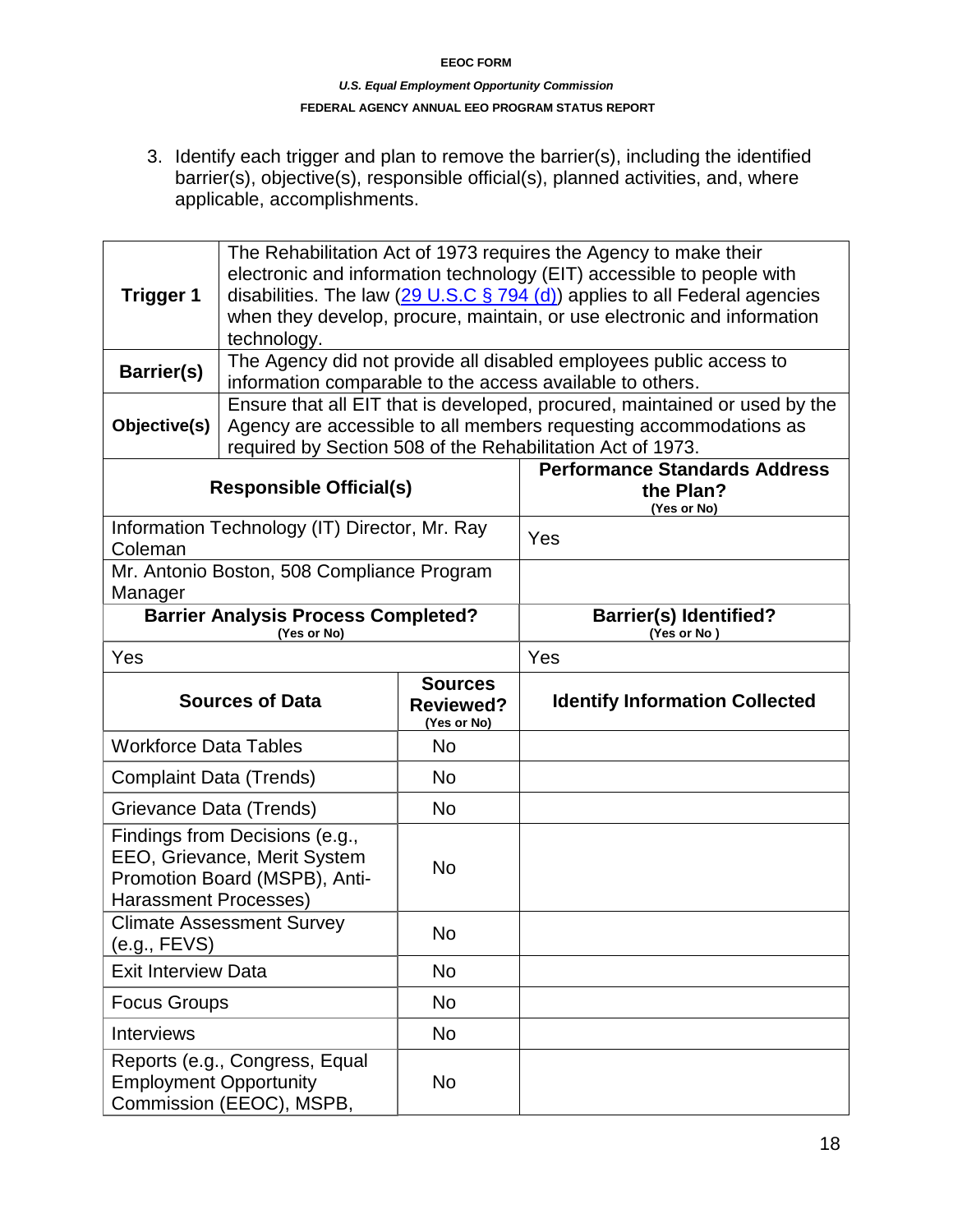### *U.S. Equal Employment Opportunity Commission*

## **FEDERAL AGENCY ANNUAL EEO PROGRAM STATUS REPORT**

| Management (OPM))                     | <b>Government Accountability Office</b><br>(GAO), Office of Personnel |     |                                                                             |                                                |                                                  |
|---------------------------------------|-----------------------------------------------------------------------|-----|-----------------------------------------------------------------------------|------------------------------------------------|--------------------------------------------------|
| Other (Please Describe)               |                                                                       | Yes | <b>IWD/IWTDS</b> were not able to access<br>all EIT.                        |                                                |                                                  |
| <b>Target</b><br>Date<br>(mm/dd/yyyy) | <b>Planned Activities</b>                                             |     | <b>Sufficient</b><br><b>Staffing &amp;</b><br><b>Funding</b><br>(Yes or No) | <b>Modified</b><br><b>Date</b><br>(mm/dd/yyyy) | <b>Completion</b><br><b>Date</b><br>(mm/dd/yyyy) |
| 03/15/2019                            | Develop 508 Strategic Action<br>Plan                                  |     |                                                                             |                                                |                                                  |
| 09/30/2019                            | Fund the program prior to the end<br>of FY19.                         |     |                                                                             |                                                |                                                  |
| <b>Fiscal Year</b>                    |                                                                       |     | <b>Accomplishments</b>                                                      |                                                |                                                  |
|                                       |                                                                       |     |                                                                             |                                                |                                                  |

4. Please explain the factor(s) that prevented the agency from timely completing any of the planned activities.

Although a Disability Program Manager exists, the Agency allocated no funding for services and equipment to administer the program.

5. For the planned activities that were completed, please describe the actual impact of those activities toward eliminating the barrier(s).

No resources were allocated to implement actions toward achieving this requirement.

6. If the planned activities did not correct the trigger(s) and/or barrier(s), please describe how the agency intends to improve the plan for the next fiscal year.

The 508 Program Manager will request adequate funding to fully implement the program. **Trigger 2** The Agency did not provide full funding to hire a permanent full-time DPM. **Barrier(s)** The ADR Manager has been performing the duties and responsibilities of a DPM on a part-time basis, which is inadequate to fully implement the program. **Objective(s)** Pursuant to 29 CFR §1614.203, the agency is to provide full funding to **Objective(s)** hire a permanent full-time DPM to effectively administer the program.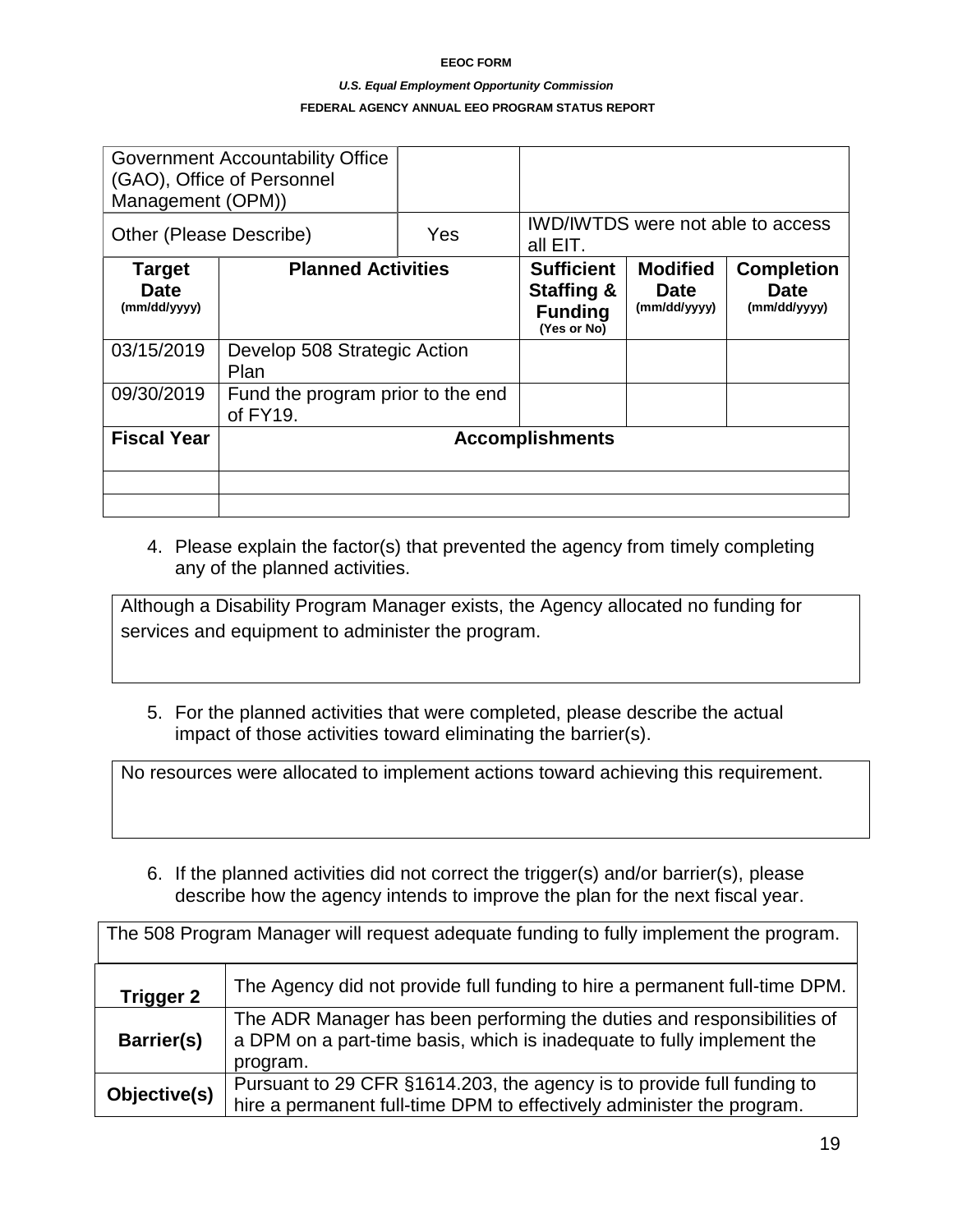#### *U.S. Equal Employment Opportunity Commission*

#### **FEDERAL AGENCY ANNUAL EEO PROGRAM STATUS REPORT**

| <b>Responsible Official(s)</b>                                                                     |                                                               | <b>Performance Standards Address</b><br>the Plan?<br>(Yes or No) |                                                                             |                                                |                                                  |
|----------------------------------------------------------------------------------------------------|---------------------------------------------------------------|------------------------------------------------------------------|-----------------------------------------------------------------------------|------------------------------------------------|--------------------------------------------------|
| <b>Executive Director Financial and Business</b><br>Operations/Comptroller, HQ, Ms. Pamela Conklin |                                                               | Yes                                                              |                                                                             |                                                |                                                  |
|                                                                                                    | <b>EEO Director, Ms. Linda Galimore</b>                       |                                                                  | Yes                                                                         |                                                |                                                  |
|                                                                                                    | <b>Barrier Analysis Process Completed?</b><br>(Yes or No))    |                                                                  |                                                                             | <b>Barrier(s) Identified?</b><br>(Yes or No)   |                                                  |
| Yes                                                                                                |                                                               |                                                                  | Yes                                                                         |                                                |                                                  |
|                                                                                                    | <b>Sources of Data</b>                                        | <b>Sources</b><br><b>Reviewed?</b><br>(Yes or No)                |                                                                             | <b>Identify Information Collected</b>          |                                                  |
| <b>Workforce Data Tables</b>                                                                       |                                                               | No.                                                              |                                                                             |                                                |                                                  |
| <b>Complaint Data (Trends)</b>                                                                     |                                                               | <b>No</b>                                                        |                                                                             |                                                |                                                  |
| Grievance Data (Trends)                                                                            |                                                               | <b>No</b>                                                        |                                                                             |                                                |                                                  |
| <b>Harassment Processes)</b>                                                                       | Findings from Decisions (e.g.,<br>EEO, Grievance, MSPB, Anti- | <b>No</b>                                                        |                                                                             |                                                |                                                  |
| FEVS)                                                                                              | Climate Assessment Survey (e.g.,                              | <b>No</b>                                                        |                                                                             |                                                |                                                  |
| <b>Exit Interview Data</b>                                                                         |                                                               | <b>No</b>                                                        |                                                                             |                                                |                                                  |
| <b>Focus Groups</b>                                                                                |                                                               | No.                                                              |                                                                             |                                                |                                                  |
| <b>Interviews</b>                                                                                  |                                                               | <b>No</b>                                                        |                                                                             |                                                |                                                  |
| MSPB, GAO, OPM)                                                                                    | Reports (e.g., Congress, EEOC,                                | No                                                               |                                                                             |                                                |                                                  |
| Other (Please Describe)                                                                            |                                                               | Yes                                                              |                                                                             | <b>Major Headquarters Alignment</b>            |                                                  |
| <b>Target Date</b><br>(mm/dd/yyyy)                                                                 | <b>Planned Activities</b>                                     |                                                                  | <b>Sufficient</b><br><b>Staffing &amp;</b><br><b>Funding</b><br>(Yes or No) | <b>Modified</b><br><b>Date</b><br>(mm/dd/yyyy) | <b>Completion</b><br><b>Date</b><br>(mm/dd/yyyy) |
| 12/31/2019                                                                                         | Secure funding for a Disability<br>Program Manager            |                                                                  | <b>No</b>                                                                   |                                                |                                                  |
|                                                                                                    |                                                               |                                                                  |                                                                             |                                                |                                                  |
| <b>Fiscal Year</b>                                                                                 |                                                               |                                                                  | <b>Accomplishments</b>                                                      |                                                |                                                  |
|                                                                                                    |                                                               |                                                                  |                                                                             |                                                |                                                  |

4. Please explain the factor(s) that prevented the agency from timely completing any of the planned activities.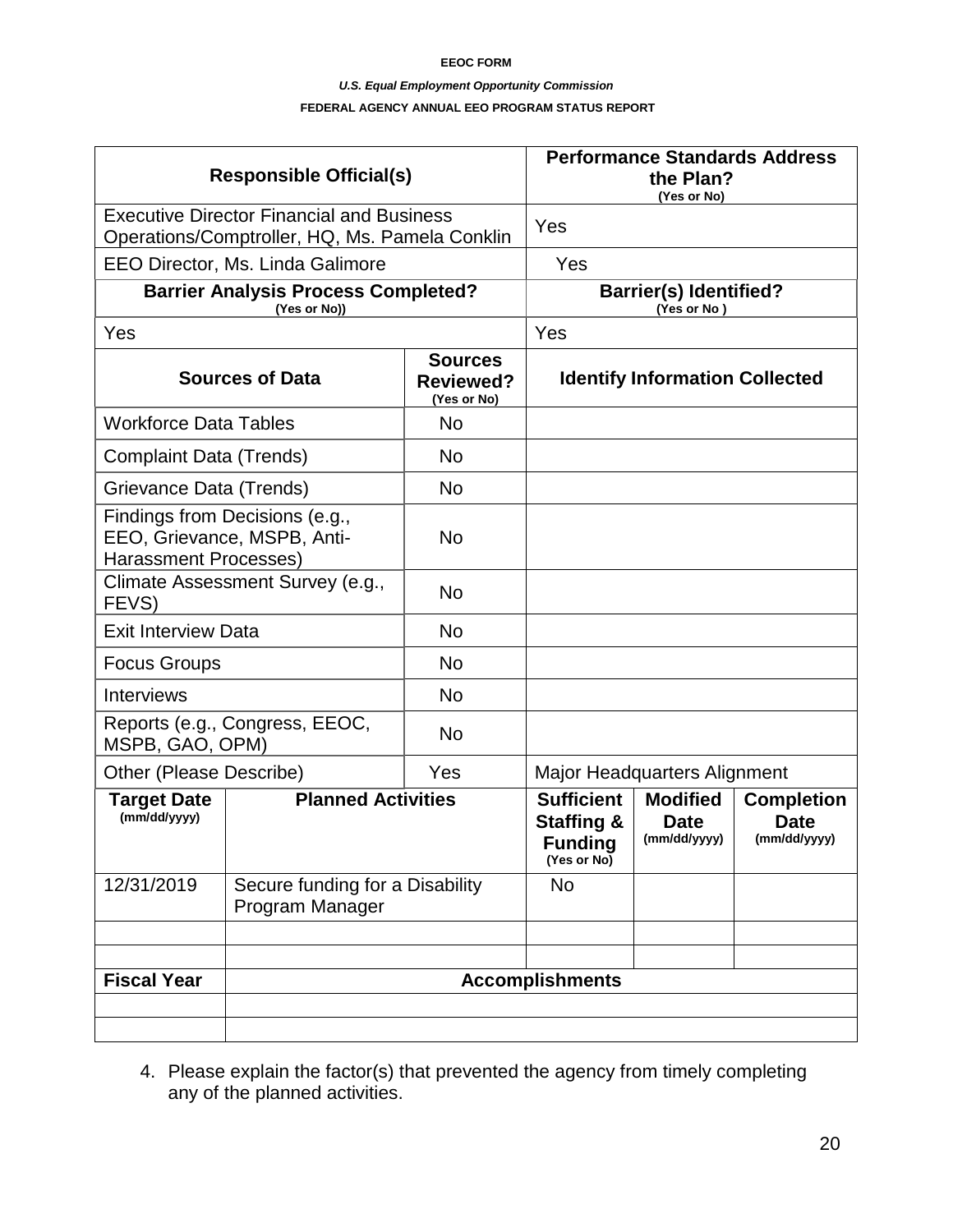## *U.S. Equal Employment Opportunity Commission*  **FEDERAL AGENCY ANNUAL EEO PROGRAM STATUS REPORT**

The Agency eliminated the DPM position during the Major Headquarters Alignment (MHA).

5. For the planned activities that were completed, please describe the actual impact of those activities toward eliminating the barrier(s).

The Agency authorized a position, however funding was not allocated for a full-time permanent DPM.

6. If the planned activities did not correct the trigger(s) and/or barrier(s), please describe how the agency intends to improve the plan for the next fiscal year.

The ADR Manager will continue to perform the duties and responsibilities of a DPM on a part-time basis; however, this is inadequate to fully implement the program. The EEO Director will continue to engage the Financial and Business (FB) Directorate for internal reprogramming to identify resources to support hiring a permanent full-time DPM.

| Trigger 3                                                  | Employees and applicants' rights under Section 508 of the Rehabilitation<br>Act were not available on the Agency's public website. |                                                   |                                                                                                                                         |  |
|------------------------------------------------------------|------------------------------------------------------------------------------------------------------------------------------------|---------------------------------------------------|-----------------------------------------------------------------------------------------------------------------------------------------|--|
| Barrier(s)                                                 | web page.                                                                                                                          |                                                   | A description on how to file an EEO complaint is not visible on the Agency                                                              |  |
| Objective(s)                                               |                                                                                                                                    |                                                   | Provide employees and applicants a notice on the Agency website<br>explaining their rights under Section 508 of the Rehabilitation Act. |  |
| <b>Responsible Official(s)</b>                             |                                                                                                                                    |                                                   | <b>Performance Standards Address</b><br>the Plan?<br>(Yes or No)                                                                        |  |
| Information Technology (IT) Director, Mr. Ray<br>Coleman   |                                                                                                                                    | Yes                                               |                                                                                                                                         |  |
| <b>Barrier Analysis Process Completed?</b><br>(Yes or No)) |                                                                                                                                    |                                                   | <b>Barrier(s) Identified?</b><br>(Yes or No)                                                                                            |  |
| Yes                                                        |                                                                                                                                    |                                                   | Yes                                                                                                                                     |  |
|                                                            | <b>Sources of Data</b>                                                                                                             | <b>Sources</b><br><b>Reviewed?</b><br>(Yes or No) | <b>Identify Information Collected</b>                                                                                                   |  |
| <b>Workforce Data Tables</b>                               |                                                                                                                                    | No                                                |                                                                                                                                         |  |
| Complaint Data (Trends)                                    |                                                                                                                                    | No                                                |                                                                                                                                         |  |
| Grievance Data (Trends)                                    |                                                                                                                                    | <b>No</b>                                         |                                                                                                                                         |  |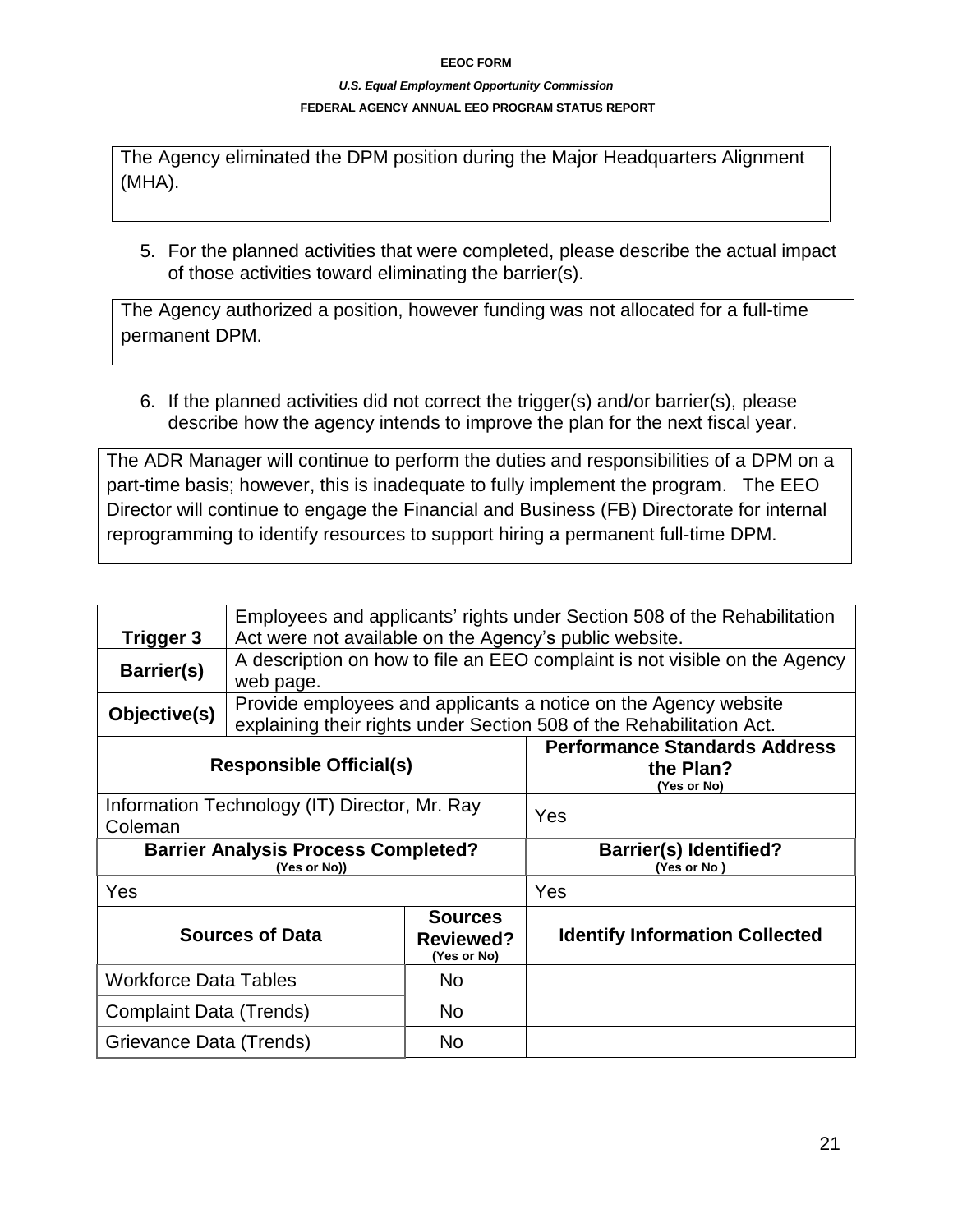#### *U.S. Equal Employment Opportunity Commission*

### **FEDERAL AGENCY ANNUAL EEO PROGRAM STATUS REPORT**

| Harassment Processes)              | Findings from Decisions (e.g.,<br>EEO, Grievance, MSPB, Anti- | <b>No</b> |                                                                             |                                         |                                                  |
|------------------------------------|---------------------------------------------------------------|-----------|-----------------------------------------------------------------------------|-----------------------------------------|--------------------------------------------------|
| FEVS)                              | Climate Assessment Survey (e.g.,                              | <b>No</b> |                                                                             |                                         |                                                  |
| <b>Exit Interview Data</b>         |                                                               | <b>No</b> |                                                                             |                                         |                                                  |
| <b>Focus Groups</b>                |                                                               | <b>No</b> |                                                                             |                                         |                                                  |
| <b>Interviews</b>                  |                                                               | <b>No</b> |                                                                             |                                         |                                                  |
| MSPB, GAO, OPM)                    | Reports (e.g., Congress, EEOC,                                | <b>No</b> |                                                                             |                                         |                                                  |
| Other (Please Describe)            |                                                               | Yes       | Information unavailable                                                     |                                         |                                                  |
| <b>Target Date</b><br>(mm/dd/yyyy) | <b>Planned Activities</b>                                     |           | <b>Sufficient</b><br><b>Staffing &amp;</b><br><b>Funding</b><br>(Yes or No) | <b>Modified</b><br>Date<br>(mm/dd/yyyy) | <b>Completion</b><br><b>Date</b><br>(mm/dd/yyyy) |
| 06/30/2019                         | Secure funding for the 508<br>program                         |           | Yes                                                                         |                                         |                                                  |
|                                    |                                                               |           |                                                                             |                                         |                                                  |
| <b>Fiscal Year</b>                 |                                                               |           | <b>Accomplishments</b>                                                      |                                         |                                                  |
|                                    |                                                               |           |                                                                             |                                         |                                                  |

4. Please explain the factor(s) that prevented the agency from timely completing any of the planned activities.

The Agency did not have a 508 team in place to implement the program.

5. For the planned activities that were completed, please describe the actual impact of those activities toward eliminating the barrier(s).

No resourcees were allocated to implement actions toward achieving this requirement.

6. If the planned activities did not correct the trigger(s) and/or barrier(s), please describe how the agency intends to improve the plan for the next fiscal year.

The 508 Program Manager will request adequate funding to fully implement the program.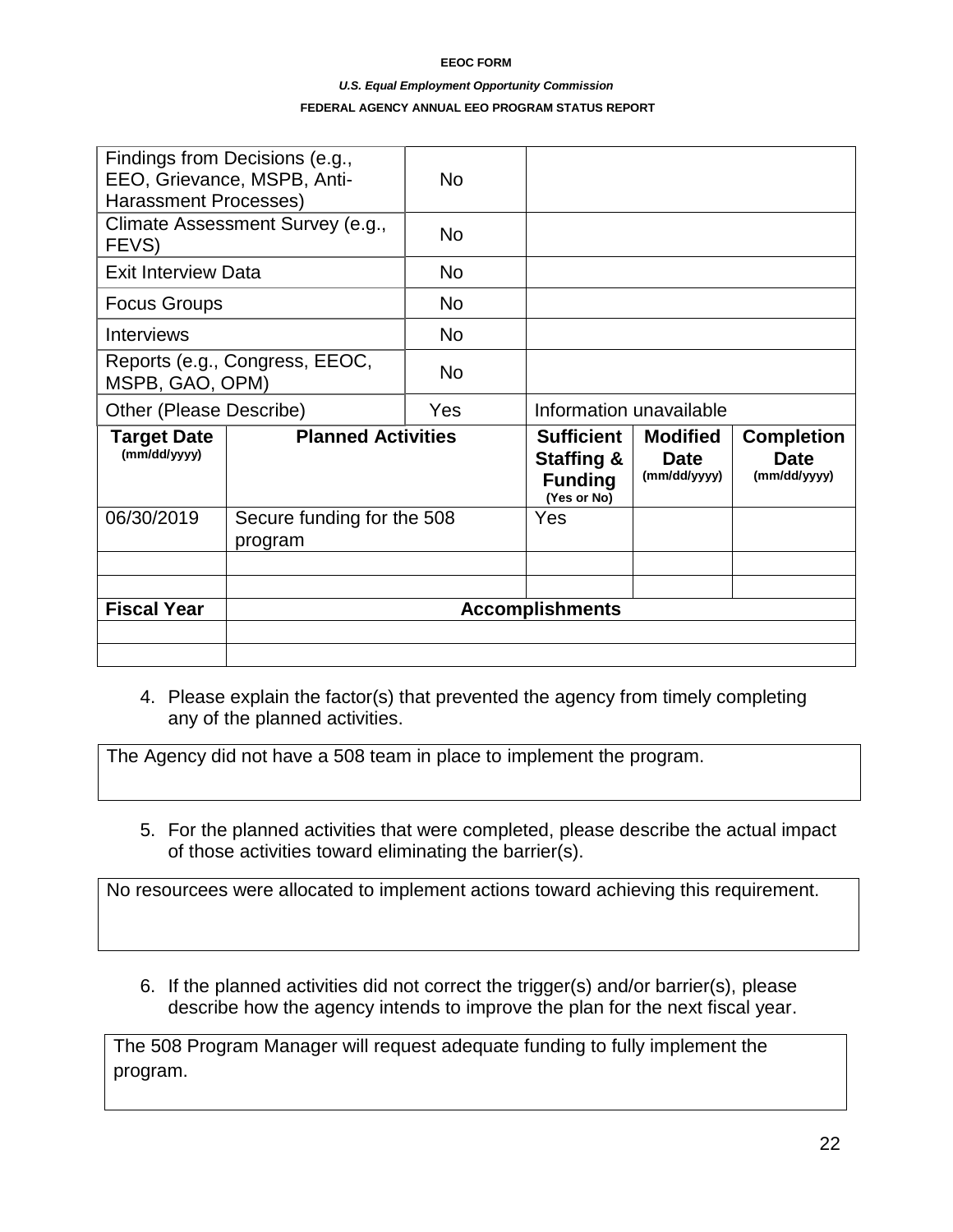## *U.S. Equal Employment Opportunity Commission*

## **FEDERAL AGENCY ANNUAL EEO PROGRAM STATUS REPORT**

| <b>Trigger 4</b>                   | Employees and applicant's rights under the ABA as amended 42 U.S.C.<br>§§ 4151 et seq. was not available on the agency's public website. |                                                   |                                                                            |                                                |                                                  |
|------------------------------------|------------------------------------------------------------------------------------------------------------------------------------------|---------------------------------------------------|----------------------------------------------------------------------------|------------------------------------------------|--------------------------------------------------|
| <b>Barrier(s)</b>                  | A description on how to file an EEO complaint is not visible on the<br>Agency web page.                                                  |                                                   |                                                                            |                                                |                                                  |
| Objective(s)                       | Provide employees and applicants a notice on the agency website<br>explaining their rights under ABA.                                    |                                                   |                                                                            |                                                |                                                  |
|                                    | <b>Responsible Official(s)</b>                                                                                                           |                                                   | <b>Performance Standards Address</b><br>the Plan?<br>(Yes or No)           |                                                |                                                  |
| Spence                             | Facilities Service Center Director, Mr. Edward                                                                                           |                                                   | N/A                                                                        |                                                |                                                  |
| Coleman                            | Information Technology (IT) Director, Mr. Ray                                                                                            |                                                   |                                                                            |                                                |                                                  |
| Manager                            | Mr. Antonio Boston, 508 Compliance Program                                                                                               |                                                   |                                                                            |                                                |                                                  |
|                                    | <b>Barrier Analysis Process Completed?</b><br>(Yes or No))                                                                               |                                                   |                                                                            | <b>Barrier(s) Identified?</b><br>(Yes or No)   |                                                  |
| <b>No</b>                          |                                                                                                                                          |                                                   | <b>No</b>                                                                  |                                                |                                                  |
| <b>Sources of Data</b>             |                                                                                                                                          | <b>Sources</b><br><b>Reviewed?</b><br>(Yes or No) |                                                                            | <b>Identify Information Collected</b>          |                                                  |
| <b>Workforce Data Tables</b>       |                                                                                                                                          | No                                                |                                                                            |                                                |                                                  |
| Complaint Data (Trends)            |                                                                                                                                          | No                                                |                                                                            |                                                |                                                  |
| Grievance Data (Trends)            |                                                                                                                                          | No                                                |                                                                            |                                                |                                                  |
| <b>Harassment Processes)</b>       | Findings from Decisions (e.g.,<br>EEO, Grievance, MSPB, Anti-                                                                            | <b>No</b>                                         |                                                                            |                                                |                                                  |
| FEVS)                              | Climate Assessment Survey (e.g.,                                                                                                         | No                                                |                                                                            |                                                |                                                  |
| <b>Exit Interview Data</b>         |                                                                                                                                          | No                                                |                                                                            |                                                |                                                  |
| <b>Focus Groups</b>                |                                                                                                                                          | No                                                |                                                                            |                                                |                                                  |
| Interviews                         |                                                                                                                                          | No                                                |                                                                            |                                                |                                                  |
| MSPB, GAO, OPM)                    | Reports (e.g., Congress, EEOC,                                                                                                           | No                                                |                                                                            |                                                |                                                  |
| Other (Please Describe)            |                                                                                                                                          | Yes                                               |                                                                            | Information unavailable                        |                                                  |
| <b>Target Date</b><br>(mm/dd/yyyy) | <b>Planned Activities</b>                                                                                                                |                                                   | <b>Sufficient</b><br><b>Staffing</b><br>&<br><b>Funding</b><br>(Yes or No) | <b>Modified</b><br><b>Date</b><br>(mm/dd/yyyy) | <b>Completion</b><br><b>Date</b><br>(mm/dd/yyyy) |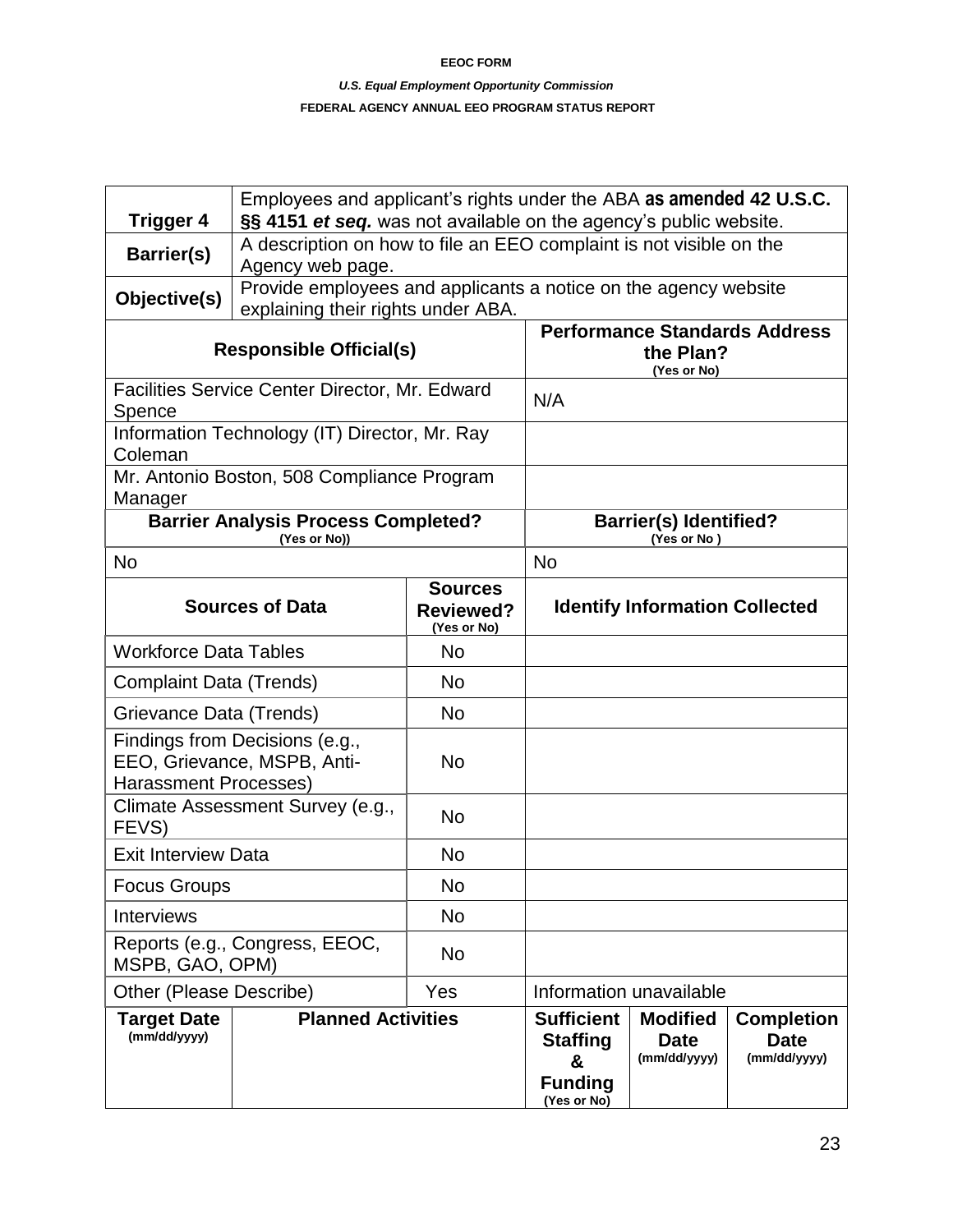### *U.S. Equal Employment Opportunity Commission*

## **FEDERAL AGENCY ANNUAL EEO PROGRAM STATUS REPORT**

| 03/15/2019         | Develop 508 Strategic Action<br>Plan                 |                        |  |
|--------------------|------------------------------------------------------|------------------------|--|
| 06/30/2019         | Establish an agency internet<br>address for the ABA. |                        |  |
| <b>Fiscal Year</b> |                                                      | <b>Accomplishments</b> |  |
|                    |                                                      |                        |  |
|                    |                                                      |                        |  |

3. Please explain the factor(s) that prevented the agency from timely completing any of the planned activities.

The Agency did not allocate funding for services and equipment to administer the program.

4. For the planned activities that were completed, please describe the actual impact of those activities toward eliminating the barrier(s).

No resources were allocated to implement actions toward achieving this requirement.

5. If the planned activities did not correct the trigger(s) and/or barrier(s), please describe how the agency intends to improve the plan for the next fiscal year.

The 508 Program Manager will request adequate funding to fully implement the program.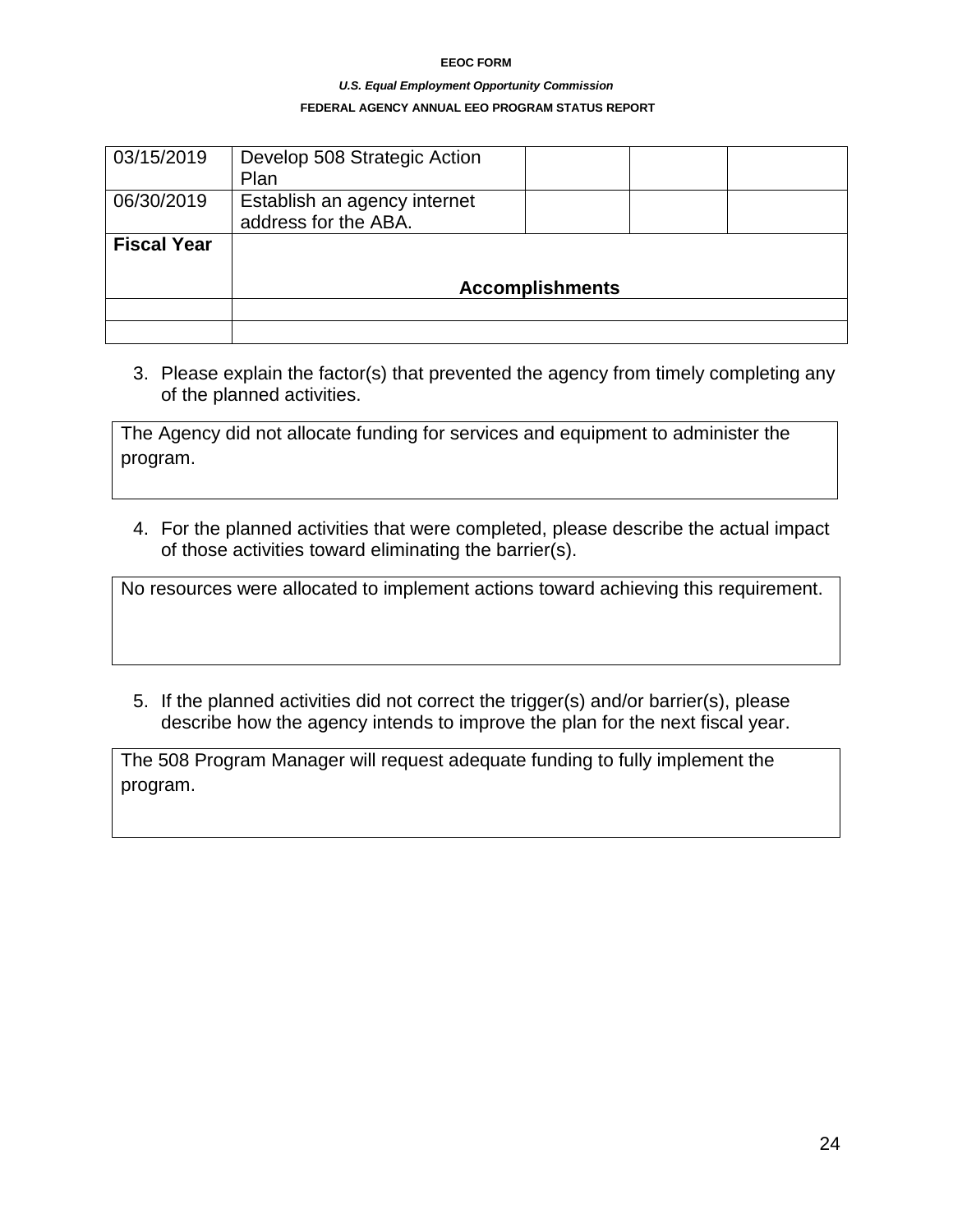#### *U.S. Equal Employment Opportunity Commission*

#### **FEDERAL AGENCY ANNUAL EEO PROGRAM STATUS REPORT**

| <b>Trigger 5</b>                         | Table B1 Participation of IWTD in population                                                                |                                                                                                                                              |                                         |                                    |
|------------------------------------------|-------------------------------------------------------------------------------------------------------------|----------------------------------------------------------------------------------------------------------------------------------------------|-----------------------------------------|------------------------------------|
| <b>Barrier(s)</b>                        | Cultural/Attitudinal                                                                                        |                                                                                                                                              |                                         |                                    |
| Objective(s)                             |                                                                                                             | Continue to educate and encourage employees and supervisors about<br>biases and Hiring flexibilities regarding IWTD and self-identification. |                                         |                                    |
| Responsible Official(s)                  |                                                                                                             | <b>Performance Standards Address</b><br>the Plan?<br>(Yes or No)                                                                             |                                         |                                    |
| Disability Program Manager, Debra Simmon |                                                                                                             | Yes                                                                                                                                          |                                         |                                    |
| EEO Director, Ms. Linda Galimore         |                                                                                                             | Yes                                                                                                                                          |                                         |                                    |
| <b>Target Date</b><br>(mm/dd/yyyy)       | <b>Planned Activities</b>                                                                                   | <b>Sufficient</b><br>Staffing &<br>Funding<br>(Yes or No)                                                                                    | <b>Modified</b><br>Date<br>(mm/dd/yyyy) | Completion<br>Date<br>(mm/dd/yyyy) |
| 3/30/2019                                | Continue to provide training on<br>biases                                                                   | Yes                                                                                                                                          | N/A                                     | 08/22/2018                         |
| 3/30/2019                                | EEO will continue quarterly<br>reminders to Agency to self-identify<br>in MyBiz.                            | Yes                                                                                                                                          | N/A                                     | 08/03/2018                         |
| 3/30/2019                                | <b>Enhance Outreach to Targeted</b><br>Disability serving organizations                                     | Yes                                                                                                                                          | N/A                                     | 09/21/2018                         |
| <b>Fiscal Year</b>                       | Accomplishments                                                                                             |                                                                                                                                              |                                         |                                    |
| 2018                                     | Quarterly messenger Agency-wide encouraging employees to self -<br>identify in MyBiz.                       |                                                                                                                                              |                                         |                                    |
| 2018                                     | Utilized the new Standard Form 256, Self-Identification of Disabilities, to<br>calculate our participation. |                                                                                                                                              |                                         |                                    |

1. Please explain the factor(s) that prevented the agency from timely completing any of the planned activities.

N/A – The Agency reached the required goals.